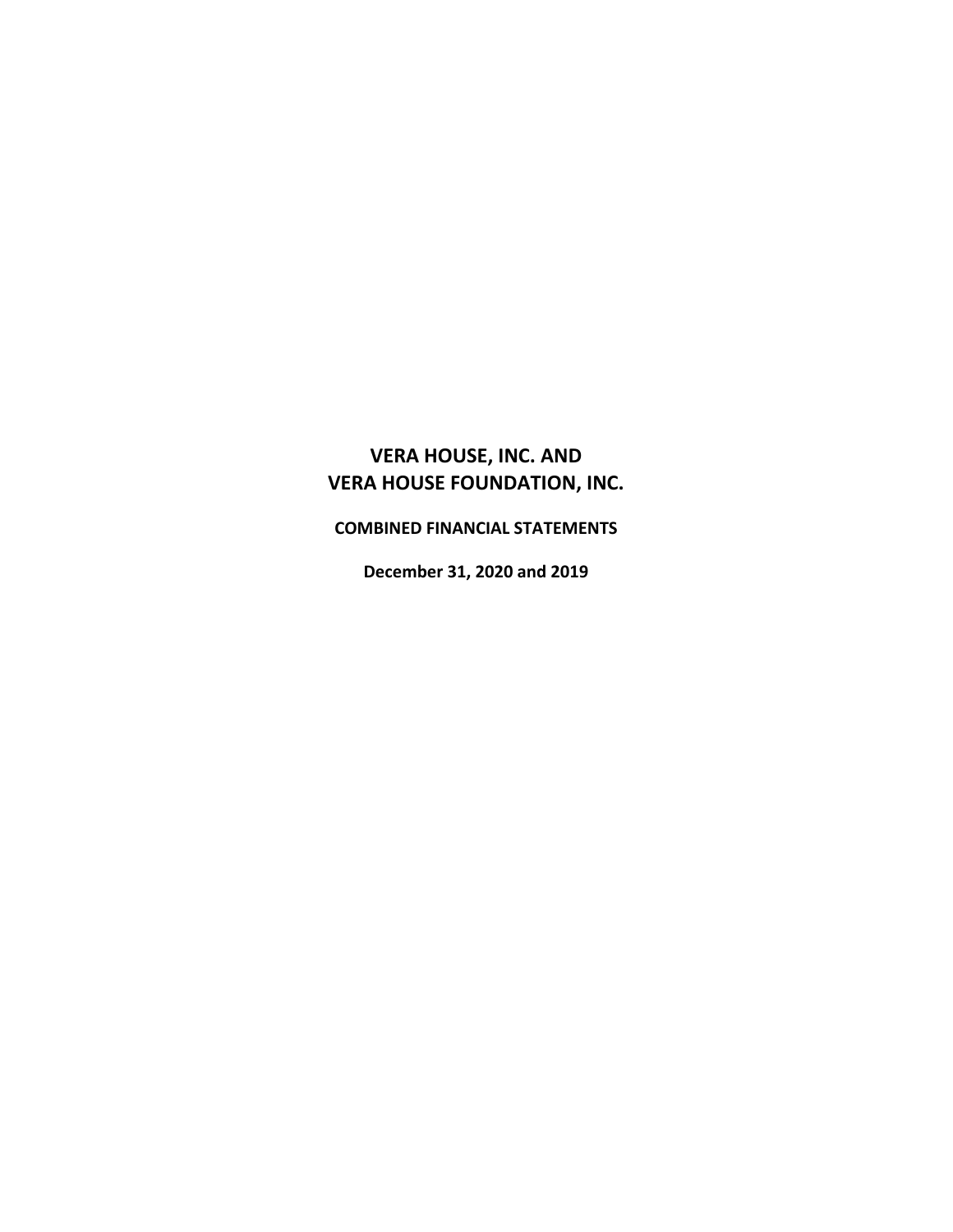|                                                                        | Page     |
|------------------------------------------------------------------------|----------|
| INDEPENDENT AUDITOR'S REPORT                                           | $1 - 2$  |
| FINANCIAL STATEMENTS:                                                  |          |
| <b>Combined Statements of Financial Position</b>                       | 3        |
| <b>Combined Statements of Activities</b>                               | $4 - 5$  |
| <b>Combined Schedules of Functional Expenses</b>                       | $6 - 7$  |
| <b>Combined Statements of Cash Flows</b>                               | 8        |
| Notes to Combined Financial Statements                                 | $9 - 20$ |
| SUPPLEMENTARY INFORMATION:                                             |          |
| Combining Statement of Financial Position at December 31, 2020         | 21       |
| Combining Statement of Activities for the year ended December 31, 2020 | 22       |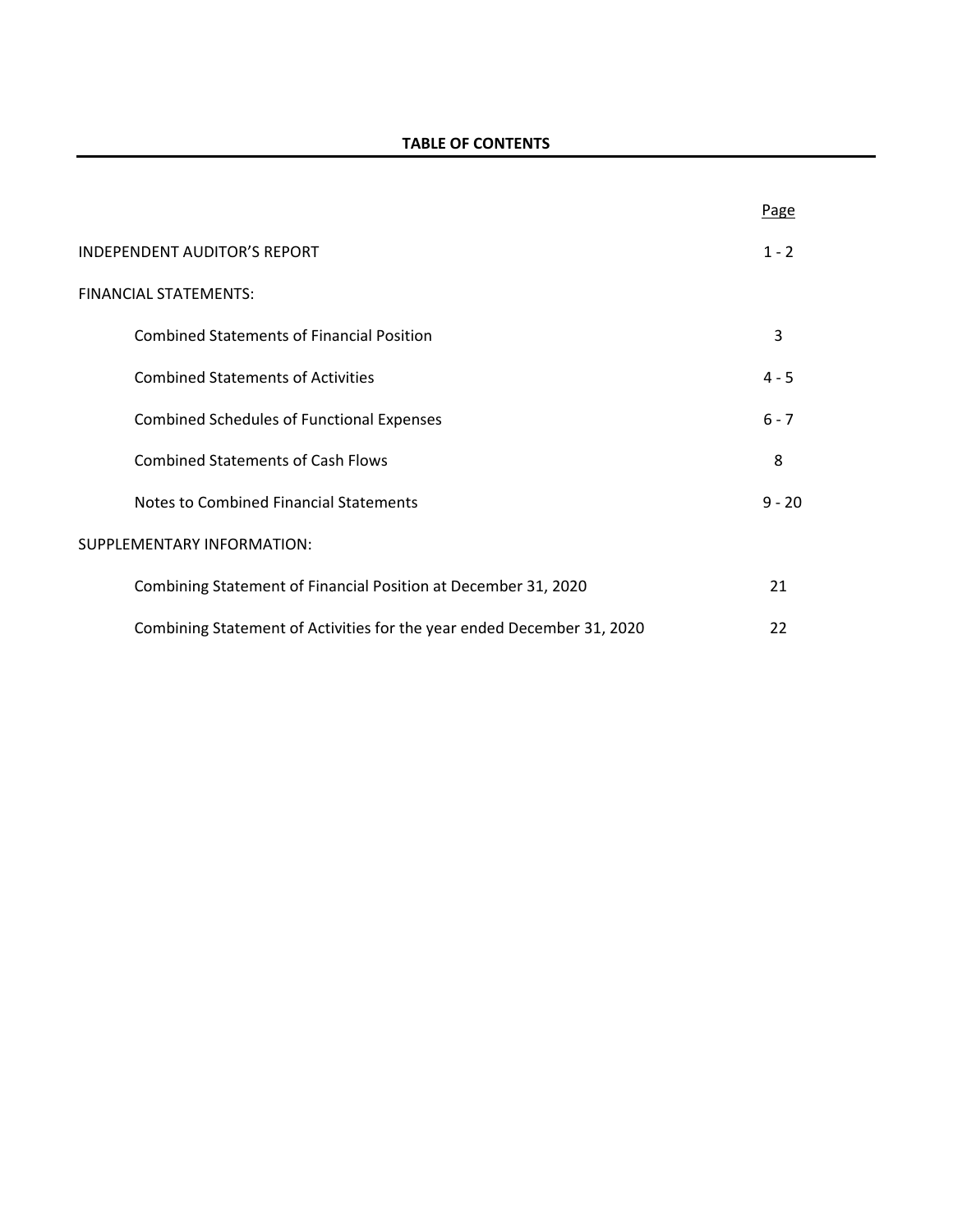

## **INDEPENDENT AUDITOR'S REPORT**

To the Board of Directors of Vera House, Inc. and Vera House Foundation, Inc.

#### **Report on the Financial Statements**

We have audited the accompanying combined financial statements of Vera House, Inc. and Vera House Foundation, Inc., (the Organizations), which comprise the combined statements of financial position as of December 31, 2020 and 2019, and the related combined statements of activities, functional expenses, and cash flows for the years then ended, and the related notes to the combined financial statements.

## *Management's Responsibility for the Financial Statements*

Management is responsible for the preparation and fair presentation of these combined financial statements in accordance with accounting principles generally accepted in the United States of America; this includes the design, implementation, and maintenance of internal control relevant to the preparation and fair presentation of combined financial statements that are free from material misstatement, whether due to fraud or error.

## *Auditor's Responsibility*

Our responsibility is to express an opinion on these financial statements based on our audits. We conducted our audits in accordance with auditing standards generally accepted in the United States of America. Those standards require that we plan and perform the audit to obtain reasonable assurance about whether the combined financial statements are free from material misstatement.

An audit involves performing procedures to obtain audit evidence about the amounts and disclosures in the combined financial statements. The procedures selected depend on the auditor's judgment, including the assessment of the risks of material misstatement of the combined financial statements, whether due to fraud or error. In making those risk assessments, the auditor considers internal control relevant to the entity's preparation and fair presentation of the combined financial statements in order to design audit procedures that are appropriate in the circumstances, but not for the purpose of expressing an opinion on the effectiveness of the entity's internal control. Accordingly, we express no such opinion. An audit also includes evaluating the appropriateness of accounting policies used and the reasonableness of significant accounting estimates made by management, as well as evaluating the overall presentation of the combined financial statements.

We believe that the audit evidence we have obtained is sufficient and appropriate to provide a basis for our audit opinion.



Member of: American Institute of Certified Public Accountants and New York State Society of Certified Public Accountants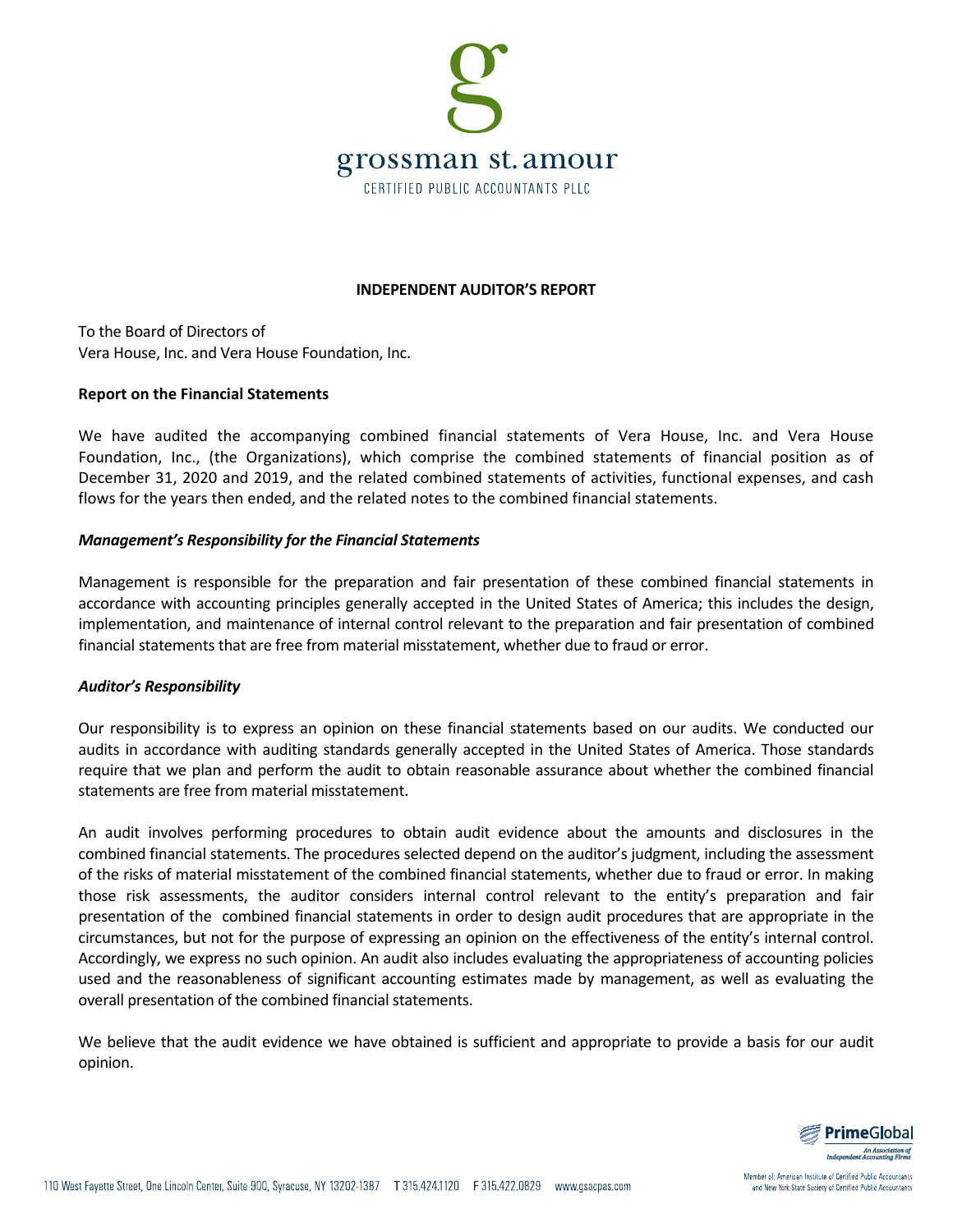#### *Opinion*

In our opinion, the combined financial statements referred to above present fairly, in all material respects, the combined financial position of the Organizations as of December 31, 2020 and 2019, and the changes in their net assets and their cash flows for the years then ended in accordance with accounting principles generally accepted in the United States of America.

#### **Other Matter**

Our audits are conducted for the purpose of forming an opinion on the combined financial statements as a whole. The supplemental combining statements on pages 21 to 22 are presented for purposes of additional analysis and are not a required part of the combined financial statements. Such information is the responsibility of management and was derived from and relates directly to the underlying accounting and other records used to prepare the combined financial statements. The information has been subjected to the auditing procedures applied in the audit of the combined financial statements and certain additional procedures, including comparing and reconciling such information directly to the underlying accounting and other records used to prepare the combined financial statements or to the combined financial statements themselves, and other additional procedures in accordance with auditing standards generally accepted in the United States of America. In our opinion, the information is fairly stated in all material respects in relation to the combined financial statements as a whole.

Grossman 89. Amour CPA

Syracuse, New York July 26, 2021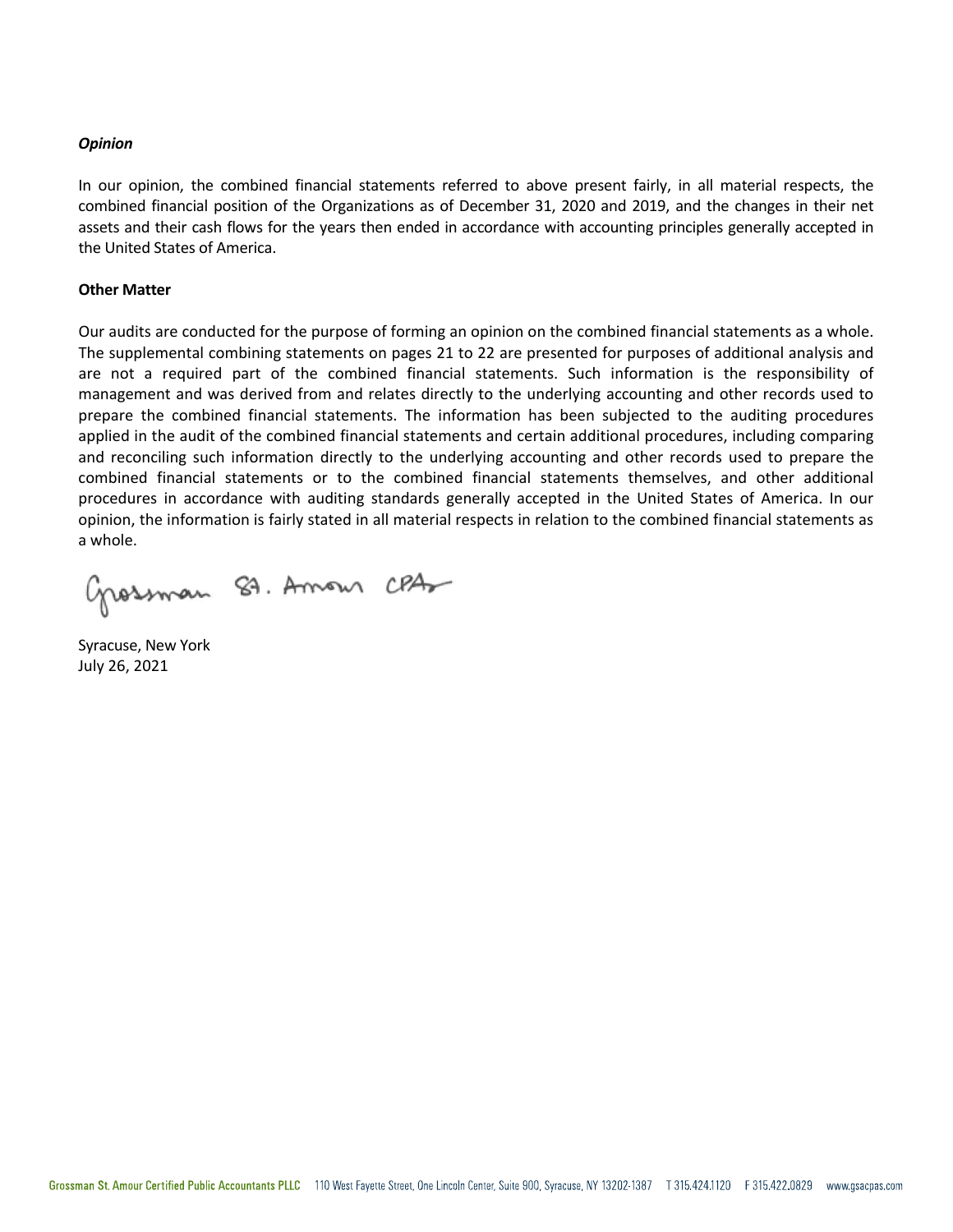## **COMBINED STATEMENTS OF FINANCIAL POSITION**

|                                             |    | December 31, |    |           |
|---------------------------------------------|----|--------------|----|-----------|
|                                             |    | 2020         |    | 2019      |
| <b>ASSETS</b>                               |    |              |    |           |
| Assets:                                     |    |              |    |           |
| Cash and cash equivalents                   | \$ | 1,076,103    | \$ | 568,696   |
| Accounts and contributions receivable       |    | 1,190,225    |    | 1,057,240 |
| Promises to give, net                       |    | 30,032       |    | 61,485    |
| Investments, at fair value                  |    | 4,907,068    |    | 4,394,194 |
| Prepaid expenses and other current assets   |    | 51,287       |    | 64,730    |
| Property and equipment, net                 |    | 1,919,726    |    | 2,048,748 |
|                                             | \$ | 9,174,441    | \$ | 8,195,093 |
| <b>LIABILITIES AND NET ASSETS</b>           |    |              |    |           |
| Liabilities:                                |    |              |    |           |
| Accounts payable and other liabilities      | \$ | 75,621       | \$ | 65,216    |
| Accrued salaries and benefits               |    | 142,481      |    | 83,322    |
| Deferred revenue                            |    | 273,124      |    | 129,883   |
| <b>Total liabilities</b>                    |    | 491,226      |    | 278,421   |
| <b>Net assets:</b>                          |    |              |    |           |
| Net assets without donor restrictions:      |    |              |    |           |
| Undesignated                                |    | 2,995,690    |    | 2,812,649 |
| Board designated - payroll reserve          |    | 681,197      |    | 621,471   |
| Funds functioning as endowment              |    | 4,117,605    |    | 3,664,410 |
| Total net assets without donor restrictions |    | 7,794,492    |    | 7,098,530 |
| Net assets with donor restrictions          |    | 888,723      |    | 818,142   |
| Total net assets                            |    | 8,683,215    |    | 7,916,672 |
|                                             | \$ | 9,174,441    | \$ | 8,195,093 |

The accompanying notes are an integral part of the combined financial statements.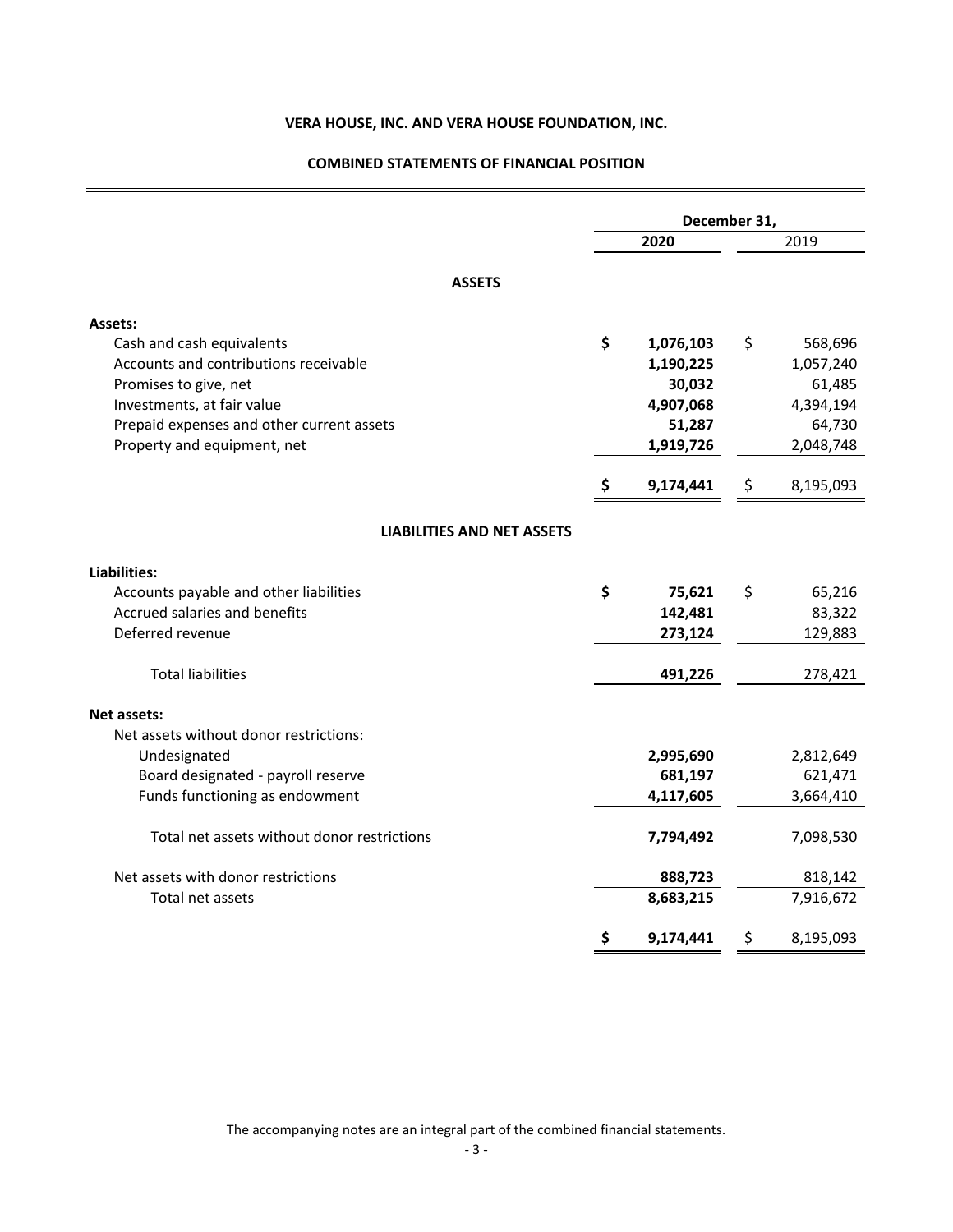## **COMBINED STATEMENT OF ACTIVITIES FOR THE YEAR ENDED DECEMBER 31, 2020**

|                                                                 |    | <b>Without Donor</b><br>Restrictions | With Donor<br>Restrictions |          |    | <b>Total</b> |
|-----------------------------------------------------------------|----|--------------------------------------|----------------------------|----------|----|--------------|
| <b>SUPPORT AND REVENUES:</b>                                    |    |                                      |                            |          |    |              |
| Contributions, including in-kind donations of \$53,055          | \$ | 657,620                              | \$                         | 35,000   | \$ | 692,620      |
| Annual appeal                                                   |    | 141,980                              |                            |          |    | 141,980      |
| Contributions - White Ribbon Campaign, including                |    |                                      |                            |          |    |              |
| in-kind donations of \$22,120                                   |    | 128,224                              |                            |          |    | 128,224      |
| Special events, net - including in-kind donations of \$9,000    |    | 164,257                              |                            |          |    | 164,257      |
| United Way                                                      |    | 202,057                              |                            |          |    | 202,057      |
| Government fees and grants                                      |    | 3,507,074                            |                            |          |    | 3,507,074    |
| Client fees                                                     |    | 84,726                               |                            |          |    | 84,726       |
| Interest and miscellaneous                                      |    | 147                                  |                            |          |    | 147          |
| Net return on investments                                       |    | 476,177                              |                            | 57,479   |    | 533,656      |
| Forgiveness of Payroll Protection Loan funds                    |    | 589,400                              |                            |          |    | 589,400      |
| Net assets released from restrictions:                          |    |                                      |                            |          |    |              |
| Satisfaction of program restrictions                            |    | 21,898                               |                            | (21,898) |    |              |
| <b>Total support and revenues</b>                               |    | 5,973,560                            |                            | 70,581   |    | 6,044,141    |
| <b>EXPENSES:</b>                                                |    |                                      |                            |          |    |              |
| Program services, including in-kind donations of \$17,208       |    | 4,547,523                            |                            |          |    | 4,547,523    |
| Management and general, including in-kind donations of \$35,703 |    | 436,472                              |                            |          |    | 436,472      |
| Fundraising expenses, including in-kind donations of \$31,264   |    | 293,603                              |                            |          |    | 293,603      |
| <b>Total Expenses</b>                                           |    | 5,277,598                            |                            |          |    | 5,277,598    |
| <b>CHANGES IN NET ASSETS</b>                                    |    | 695,962                              |                            | 70,581   |    | 766,543      |
| <b>NET ASSETS</b> - beginning of year                           |    | 7,098,530                            |                            | 818,142  |    | 7,916,672    |
| NET ASSETS - end of year                                        | Ş  | 7,794,492                            | Ş                          | 888,723  | Ş  | 8,683,215    |

The accompanying notes are an integral part of the combined financial statements.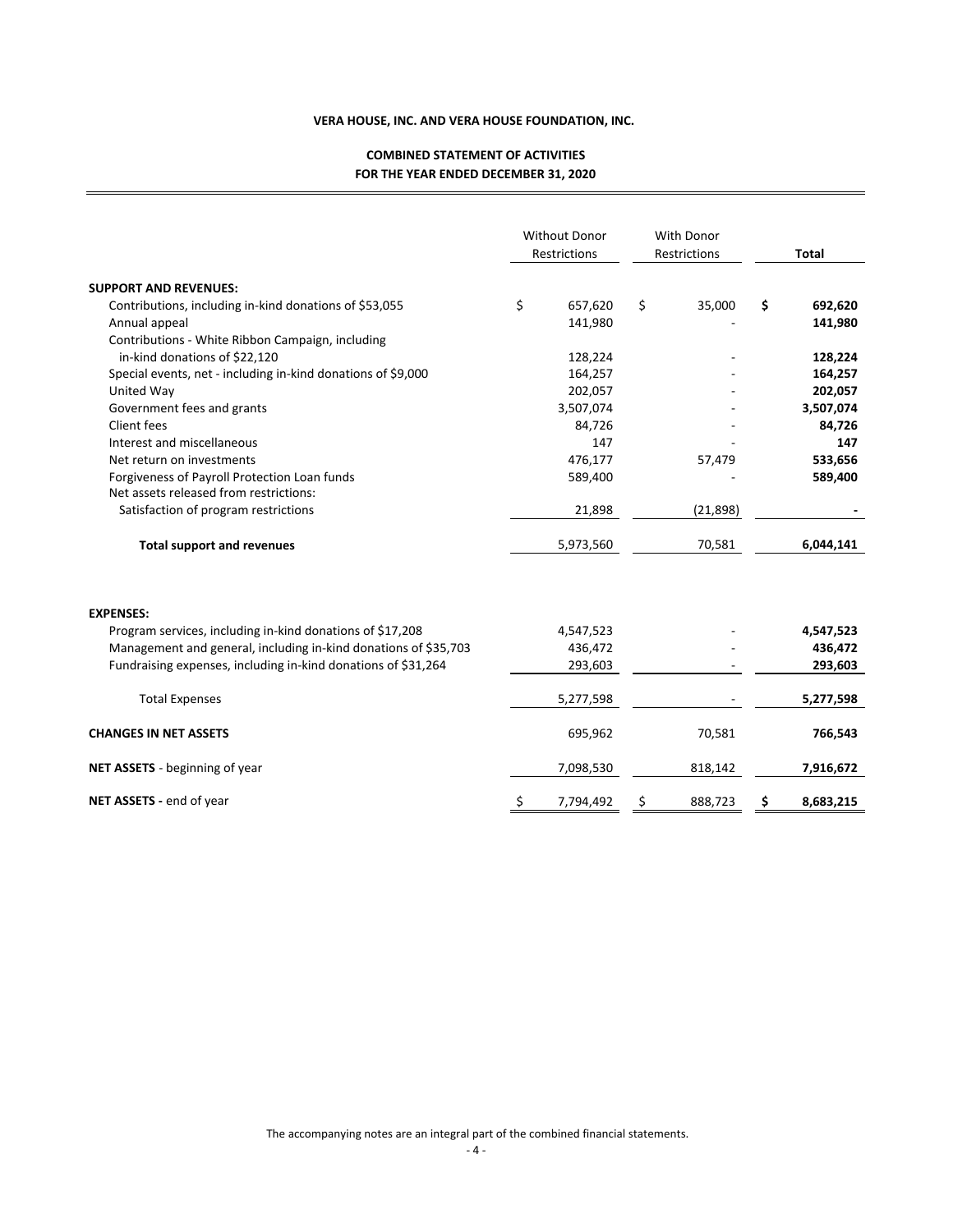#### **COMBINED STATEMENT OF ACTIVITIES FOR THE YEAR ENDED DECEMBER 31, 2019**

|                                                                | <b>Without Donor</b><br>Restrictions | <b>With Donor</b><br>Restrictions | Total         |
|----------------------------------------------------------------|--------------------------------------|-----------------------------------|---------------|
| <b>SUPPORT AND REVENUES:</b>                                   |                                      |                                   |               |
| Contributions, including in-kind donations of \$61,286         | \$<br>593,733                        | \$<br>43,021                      | \$<br>636,754 |
| Annual appeal                                                  | 133,393                              |                                   | 133,393       |
| Contributions - White Ribbon Campaign, including               |                                      |                                   |               |
| in-kind donations of \$25,713                                  | 188,159                              |                                   | 188,159       |
| Special events, net - including in-kind donations of \$42,568  | 165,899                              |                                   | 165,899       |
| United Way                                                     | 207,285                              |                                   | 207,285       |
| Government fees and grants                                     | 3,348,468                            |                                   | 3,348,468     |
| Client fees                                                    | 183,650                              |                                   | 183,650       |
| Interest and miscellaneous                                     | 2,923                                |                                   | 2,923         |
| Net return on investments                                      | 515,688                              | 96,706                            | 612,394       |
| Net assets released from restrictions:                         |                                      |                                   |               |
| Satisfaction of program restrictions                           | 72,241                               | (72, 241)                         |               |
| <b>Total support and revenues</b>                              | 5,411,439                            | 67,486                            | 5,478,925     |
| <b>EXPENSES:</b>                                               |                                      |                                   |               |
| Program services, including in-kind donations of \$57,246      | 4,384,709                            |                                   | 4,384,709     |
| Management and general, including in-kind donations of \$1,726 | 372,350                              |                                   | 372,350       |
| Fundraising expenses, including in-kind donations of \$70,595  | 223,332                              |                                   | 223,332       |
| Total expenses                                                 | 4,980,391                            |                                   | 4,980,391     |
| <b>CHANGES IN NET ASSETS</b>                                   | 431,048                              | 67,486                            | 498,534       |
| NET ASSETS - beginning of year                                 | 6,667,482                            | 750,656                           | 7,418,138     |
| NET ASSETS - end of year                                       | 7,098,530                            | 818,142                           | 7,916,672     |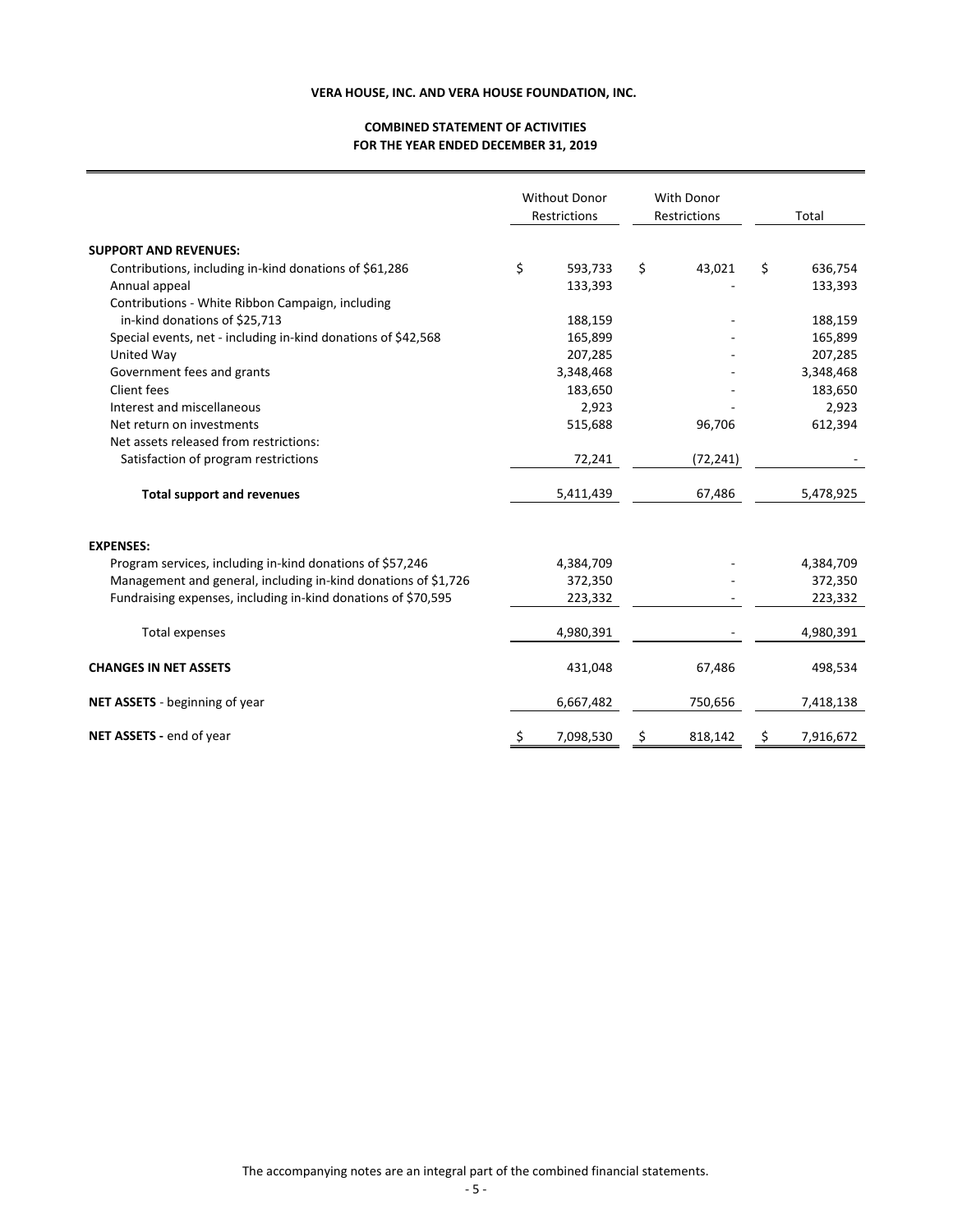#### **VERA HOUSE, INC. AND VERA HOUSE FOUNDATION, INC. SCHEDULE OF FUNCTIONAL EXPENSES ‐ BY NATURAL CLASSIFICATION FOR THE YEAR ENDED DECEMBER 31, 2020**

|                                                                                                                   |   | <b>Program Services</b>       |                                       |      |                                                           |      |                                   |    | <b>Supporting Services</b>         |    |                                                |    |                                         |    |                              |    |                                    |      |                                         |    |                                   |
|-------------------------------------------------------------------------------------------------------------------|---|-------------------------------|---------------------------------------|------|-----------------------------------------------------------|------|-----------------------------------|----|------------------------------------|----|------------------------------------------------|----|-----------------------------------------|----|------------------------------|----|------------------------------------|------|-----------------------------------------|----|-----------------------------------|
|                                                                                                                   |   | Emergency<br>Shelter          | Outreach /<br>Advocacy<br>Program     |      | <b>Education and</b><br>Community<br>Awareness<br>Program |      | <b>Alternatives</b><br>Program    |    | Counseling                         |    | <b>Sexual Assault</b><br><b>Nurse Examiner</b> |    | <b>Total Program</b><br><b>Services</b> |    | Administrative               |    | <b>Fundraising</b>                 |      | <b>Total Support</b><br><b>Services</b> |    | <b>Total</b>                      |
| <b>Expenses</b>                                                                                                   |   |                               |                                       |      |                                                           |      |                                   |    |                                    |    |                                                |    |                                         |    |                              |    |                                    |      |                                         |    |                                   |
| Salaries & fringe benefits<br><b>Salaries</b><br>Payroll taxes and employee benefits<br>Total salaries and fringe | Ŝ | 618,095<br>146,007<br>764,102 | Ŝ.<br>894,788<br>222,948<br>1,117,736 | - \$ | 545,773<br>128,742<br>674,515                             | - \$ | 75,409<br>20,913<br>96,322        | -Ś | 582,658<br>129,712<br>712,370      | -Ś | 234,627<br>53,013<br>287,640                   | Ŝ. | 2,951,350<br>701,335<br>3,652,685       | \$ | 200,621<br>56,809<br>257,430 | Ŝ. | 121,579<br>26,165<br>147,744       | - \$ | 322,200<br>82,974<br>405,174            | Ś. | 3,273,550<br>784,309<br>4,057,859 |
|                                                                                                                   |   |                               |                                       |      |                                                           |      |                                   |    |                                    |    |                                                |    |                                         |    |                              |    |                                    |      |                                         |    |                                   |
| Accounting, legal, and payroll services<br>Assistance to clients                                                  |   | 10,714<br>18,873              | 13,852<br>9,321                       |      | 8,533<br>700                                              |      | 1,356<br>227                      |    | 8,135<br>1,453                     |    | 2,964<br>168                                   |    | 45,554<br>30,742                        |    | 30,450<br>84                 |    | 2,916<br>112                       |      | 33,366<br>196                           |    | 78,920<br>30,938                  |
| Consulting/temp services<br>Food and household supplies                                                           |   | 20,842<br>47,743              | 67,467                                |      | 35,042<br>30                                              |      | 4,967<br>$\overline{\phantom{a}}$ |    | 31,111<br>$\overline{\phantom{a}}$ |    | 64,027                                         |    | 223,456<br>47,773                       |    | 1,955                        |    | 7,840<br>$\overline{\phantom{a}}$  |      | 9,795                                   |    | 233,251<br>47,773                 |
| Insurance<br>Investment fees                                                                                      |   | 7,158                         | 9,349                                 |      | 876                                                       |      | 147<br>$\overline{\phantom{a}}$   |    | 755                                |    | 176                                            |    | 18,461                                  |    | 27,723                       |    | 1,983<br>29,388                    |      | 29,706<br>29,388                        |    | 48,167<br>29,388                  |
| Miscellaneous<br>Payments to subcontractors                                                                       |   | 3,247                         | 11,901<br>89,294                      |      | 5,089<br>46,347                                           |      | 493                               |    | 2,760<br>$\overline{\phantom{a}}$  |    | 1,133                                          |    | 24,623<br>135,641                       |    | 23,093                       |    | 37,678<br>$\overline{\phantom{a}}$ |      | 60,771                                  |    | 85,394<br>135,641                 |
| Rent<br>Repairs and maintenance services                                                                          |   | 12,297<br>52,386              | 3,174<br>24,626                       |      | 1,746<br>14,490                                           |      | 18,374<br>2,996                   |    | 1,740<br>14,042                    |    | 104<br>1,493                                   |    | 37,435<br>110,033                       |    | 630<br>6,072                 |    | 336<br>2,524                       |      | 966<br>8,596                            |    | 38,401<br>118,629                 |
| Small equipment                                                                                                   |   | 4,178                         | 3,284                                 |      | 5,186                                                     |      | 263                               |    | 1,298                              |    | 213                                            |    | 14,422                                  |    | 560                          |    | 230                                |      | 790                                     |    | 15,212                            |
| Special events<br>Supplies, printing, and postage                                                                 |   | 125<br>9,276                  | 176<br>13,566                         |      | 178<br>8,926                                              |      | 6<br>1,022                        |    | 28<br>10,219                       |    | 3,397                                          |    | 513<br>46,406                           |    | 155<br>4,298                 |    | 49,058<br>11,986                   |      | 49,213<br>16,284                        |    | 49,726<br>62,690                  |
| Telephone<br>Travel, conferences, and staff development                                                           |   | 15,695<br>2,968               | 16,694<br>16,129                      |      | 5,240<br>6,437                                            |      | 1,969<br>664                      |    | 6,995<br>2,562                     |    | 447<br>629                                     |    | 47,040<br>29,389                        |    | 1,337<br>1,773               |    | 714<br>475                         |      | 2,051<br>2,248                          |    | 49,091<br>31,637                  |
| <b>Utilities</b><br>Total other program expenses                                                                  |   | 19,331<br>224,833             | 5,849<br>284,682                      |      | 3,218<br>142,038                                          |      | 2,282<br>34,766                   |    | 3,208<br>84,306                    |    | 191<br>74,942                                  |    | 34,079<br>845,567                       |    | 1,161<br>99,291              |    | 619<br>145,859                     |      | 1,780<br>245,150                        |    | 35,859<br>1,090,717               |
| Total expenses before depreciation                                                                                |   | 988,935                       | 1,402,418                             |      | 816,553                                                   |      | 131,088                           |    | 796,676                            |    | 362,582                                        |    | 4,498,252                               |    | 356,721                      |    | 293,603                            |      | 650,324                                 |    | 5,148,576                         |
| Depreciation expense                                                                                              |   | 46,837                        | 1,217                                 |      |                                                           |      |                                   |    | 1,217                              |    |                                                |    | 49,271                                  |    | 79,751                       |    | $\overline{\phantom{a}}$           |      | 79,751                                  |    | 129,022                           |
| <b>Total expenses</b>                                                                                             |   | 1,035,772                     | 1,403,635<br>S.                       |      | 816,553                                                   | - S  | 131,088                           |    | 797,893                            |    | 362,582                                        | -S | 4,547,523                               |    | 436,472                      |    | 293,603                            | - S  | 730,075                                 | s. | 5,277,598                         |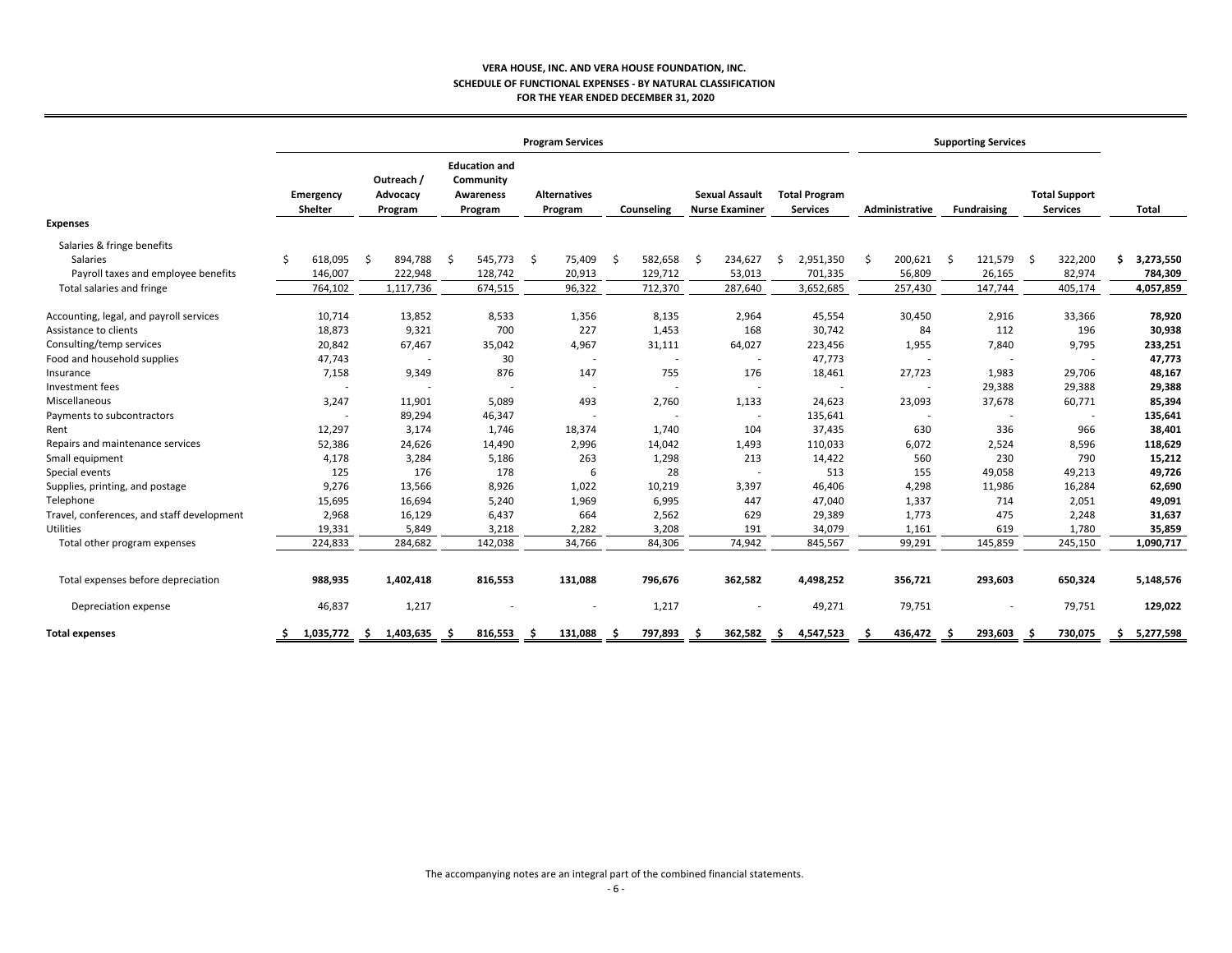#### **VERA HOUSE, INC. AND VERA HOUSE FOUNDATION, INC. SCHEDULE OF FUNCTIONAL EXPENSES ‐ BY NATURAL CLASSIFICATION ‐ VERA HOUSE, INC. FOR THE YEAR ENDED DECEMBER 31, 2019**

|                                            | <b>Program Services</b> |                                  |                                                    |                         |              |                                     |                                  | <b>Supporting Services</b> |                          |                                  |                 |
|--------------------------------------------|-------------------------|----------------------------------|----------------------------------------------------|-------------------------|--------------|-------------------------------------|----------------------------------|----------------------------|--------------------------|----------------------------------|-----------------|
|                                            | Emergency<br>Shelter    | Outreach/<br>Advocacy<br>Program | Education and<br>Community<br>Awareness<br>Program | Alternatives<br>Program | Counseling   | Sexual Assault<br>Nurse<br>Examiner | <b>Total Program</b><br>Services | Adminis-<br>trative        | Fundraising              | <b>Total Support</b><br>Services | Total           |
| Salaries                                   | 551,970                 | 713,055<br>Ś                     | 525,452<br>Ś                                       | 108,932<br>-S           | 675,113<br>Ŝ | 137,308<br>Ś                        | 2,711,830<br>Ś.                  | 144,817                    | 89,764<br>-\$            | 234,581<br>Š.                    | 2,946,411<br>Ś. |
| Payroll taxes and employee benefits        | 123,289                 | 169,779                          | 128,735                                            | 22,550                  | 149,554      | 22,106                              | 616,013                          | 73,801                     | 23,989                   | 97,790                           | 713,803         |
| Total salaries, taxes, and benefits        | 675,259                 | 882,834                          | 654,187                                            | 131,482                 | 824,667      | 159,414                             | 3,327,843                        | 218,618                    | 113,753                  | 332,371                          | 3,660,214       |
| Accounting, legal, and payroll services    | 13,461                  | 8,056                            | 12,972                                             | 2,151                   | 11,571       | 3,404                               | 51,615                           | 17,498                     | 3,247                    | 20,745                           | 72,360          |
| Assistance to clients                      | 24,009                  | 13,265                           | 480                                                | 80                      | 829          | 120                                 | 38,783                           | 80                         |                          | 80                               | 38,863          |
| Consulting/temp services                   | 16,529                  | 47,656                           | 31,064                                             | 3,248                   | 27,239       | 73,704                              | 199,440                          | 1,213                      | 12,016                   | 13,229                           | 212,669         |
| Food and household supplies                | 48,536                  |                                  |                                                    |                         |              | $\overline{\phantom{a}}$            | 48,536                           |                            |                          |                                  | 48,536          |
| Insurance                                  | 15,272                  | 13,300                           | 9,019                                              | 1,508                   | 8,337        | 2,654                               | 50,090                           | 2,599                      | 1,508                    | 4,107                            | 54,197          |
| <b>Investment Fees</b>                     |                         |                                  |                                                    |                         |              |                                     |                                  | 30,419                     |                          | 30,419                           | 30,419          |
| Miscellaneous                              | (3,068)                 | 9,147                            | 3,425                                              | 542                     | 2,908        | 46,239                              | 59,193                           | 14,048                     | 1,669                    | 15,717                           | 74,910          |
| Payments to subcontractors                 |                         | 44,983                           | 72,528                                             |                         |              | $\overline{a}$                      | 117,511                          | $\overline{\phantom{a}}$   | $\overline{\phantom{a}}$ |                                  | 117,511         |
| Rent                                       | 12,432                  | 2,222                            | 2,266                                              | 18,448                  | 2,188        | 400                                 | 37,956                           | 40                         | 405                      | 445                              | 38,401          |
| Repairs and maintenance services           | 46,610                  | 12,068                           | 19,687                                             | 3,144                   | 16,766       | 5,204                               | 103,479                          | 2,366                      | 4,106                    | 6,472                            | 109,951         |
| Small equipment                            | 5,833                   | 4,502                            | 4,407                                              | 1,777                   | 2,109        | 449                                 | 19,077                           | 183                        | 788                      | 971                              | 20,048          |
| Special events                             |                         |                                  |                                                    |                         |              | $\overline{a}$                      |                                  |                            | 66,086                   | 66,086                           | 66,086          |
| Supplies, printing, and postage            | 11,652                  | 14,440                           | 48,679                                             | 1,465                   | 12,035       | 4,597                               | 92,868                           | 2,999                      | 11,557                   | 14,556                           | 107,424         |
| Telephone                                  | 13,090                  | 13,455                           | 6,308                                              | 2,200                   | 6,810        | 874                                 | 42,737                           | 242                        | 876                      | 1,118                            | 43,855          |
| Travel, conferences, and staff development | 9,826                   | 30,799                           | 48,523                                             | 1,411                   | 13,396       | 3,640                               | 107,595                          | 5,870                      | 6,450                    | 12,320                           | 119,915         |
| Utilities                                  | 18,857                  | 4,074                            | 4,619                                              | 2,564                   | 4,324        | 943                                 | 35,381                           | 306                        | 871                      | 1,177                            | 36,558          |
|                                            | 233,039                 | 217,967                          | 263,977                                            | 38,538                  | 108,512      | 142,228                             | 1,004,261                        | 77,863                     | 109,579                  | 187,442                          | 1,191,703       |
| Total expenses before depreciation         | 908,298                 | 1,100,801                        | 918,164                                            | 170,020                 | 933,179      | 301,642                             | 4,332,104                        | 296,481                    | 223,332                  | 519,813                          | 4,851,917       |
| Depreciation                               | 50,171                  | 1,217                            |                                                    |                         | 1,217        |                                     | 52,605                           | 75,869                     |                          | 75,869                           | 128,474         |
| Total expenses                             | 958,469                 | \$1,102,018                      | 918,164<br>-Ŝ                                      | 170,020<br>\$.          | 934,396<br>Ŝ | 301,642<br>\$.                      | 4,384,709<br>S.                  | 372,350                    | 223,332<br>Ŝ             | 595,682<br>\$.                   | 4,980,391<br>\$ |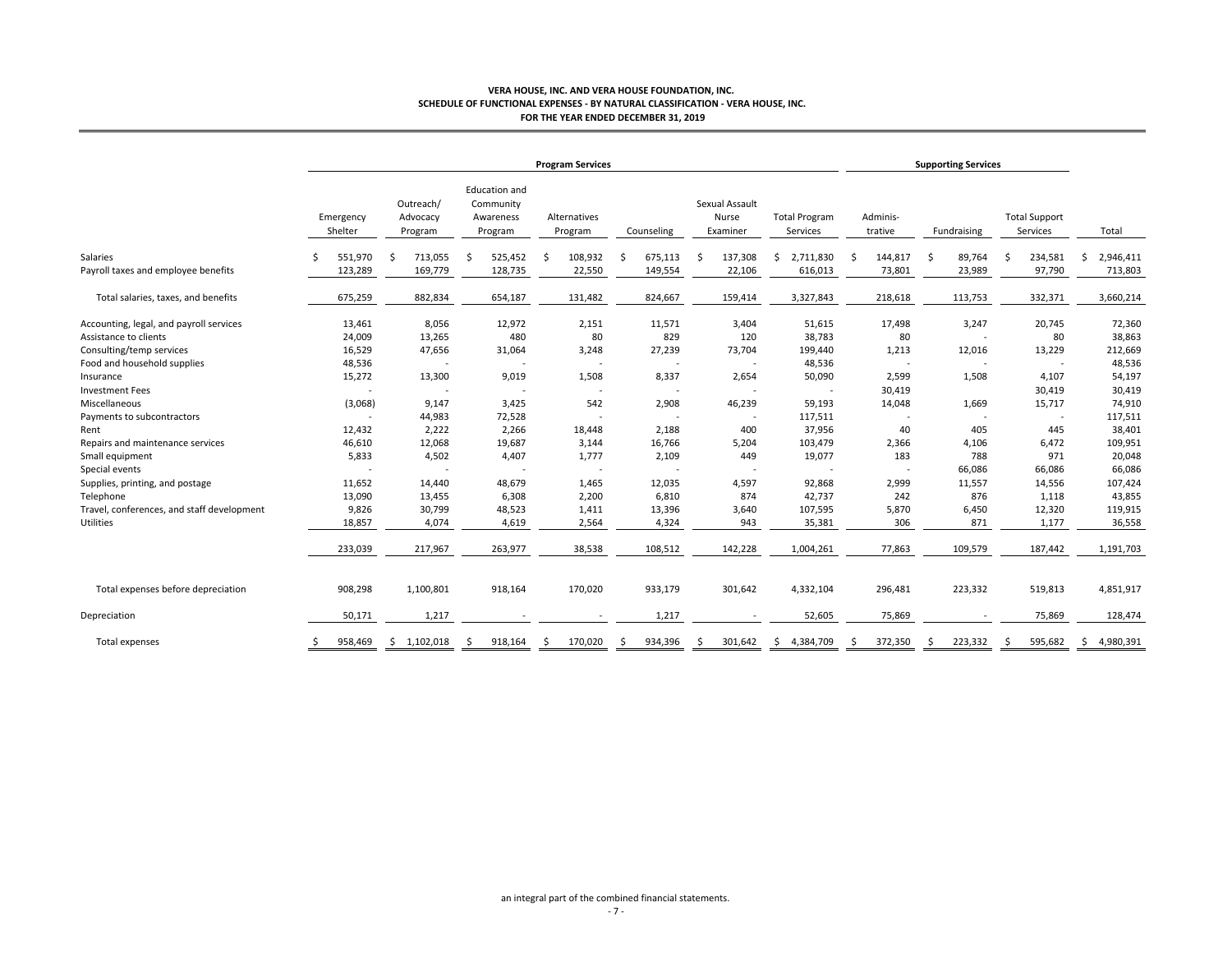## **COMBINED STATEMENTS OF CASH FLOWS**

|                                                     |     |             | Year ended December 31, |               |  |  |
|-----------------------------------------------------|-----|-------------|-------------------------|---------------|--|--|
|                                                     |     | 2020        |                         | 2019          |  |  |
| <b>CASH FLOWS FROM OPERATING ACTIVITIES:</b>        |     |             |                         |               |  |  |
| Change in net assets                                | \$  | 766,543     | \$                      | 498,534       |  |  |
| Adjustments to reconcile change in net assets to    |     |             |                         |               |  |  |
| net cash flow from operating activities:            |     |             |                         |               |  |  |
| Depreciation                                        |     | 129,022     |                         | 128,474       |  |  |
| Bad debt expense                                    |     | 16,666      |                         | 44,573        |  |  |
| Net realized/unrealized (gain) loss on investments  |     | (448, 480)  |                         | (477, 610)    |  |  |
| Change in discount on promises to give              |     | (1, 128)    |                         | (934)         |  |  |
| Changes in operating assets and liabilities:        |     |             |                         |               |  |  |
| Accounts and contributions receivable, net          |     | (134, 651)  |                         | (50, 122)     |  |  |
| Promises to give, net                               |     | 17,581      |                         | 60,219        |  |  |
| Prepaid expenses and other current assets           |     | 13,443      |                         | (37, 213)     |  |  |
| Accounts payable and other liabilities              |     | 10,405      |                         | (68, 673)     |  |  |
| Accrued salaries and benefits                       |     | 59,159      |                         | 19,024        |  |  |
| Deferred revenue                                    |     | 143,241     |                         | (10, 412)     |  |  |
| Net cash provided by operating activities           |     | 571,801     |                         | 105,860       |  |  |
| <b>CASH FLOW FROM INVESTING ACTIVITIES:</b>         |     |             |                         |               |  |  |
| Purchases of investments                            |     | (5,461,965) |                         | (2, 149, 837) |  |  |
| Proceeds from sale of investments                   |     | 5,397,571   |                         | 1,986,669     |  |  |
| Purchases of property and equipment                 |     |             |                         | (124, 117)    |  |  |
| Net cash provided by (used in) investing activities |     | (64, 394)   |                         | (287, 285)    |  |  |
| INCREASE (DECREASE) IN CASH AND CASH EQUIVALENTS    |     | 507,407     |                         | (181, 425)    |  |  |
| CASH AND CASH EQUIVALENTS - beginning of year       |     | 568,696     |                         | 750,121       |  |  |
| CASH AND CASH EQUIVALENTS - end of year             | \$, | 1,076,103   | \$,                     | 568,696       |  |  |

The accompanying notes are an integral part of the combined financial statements.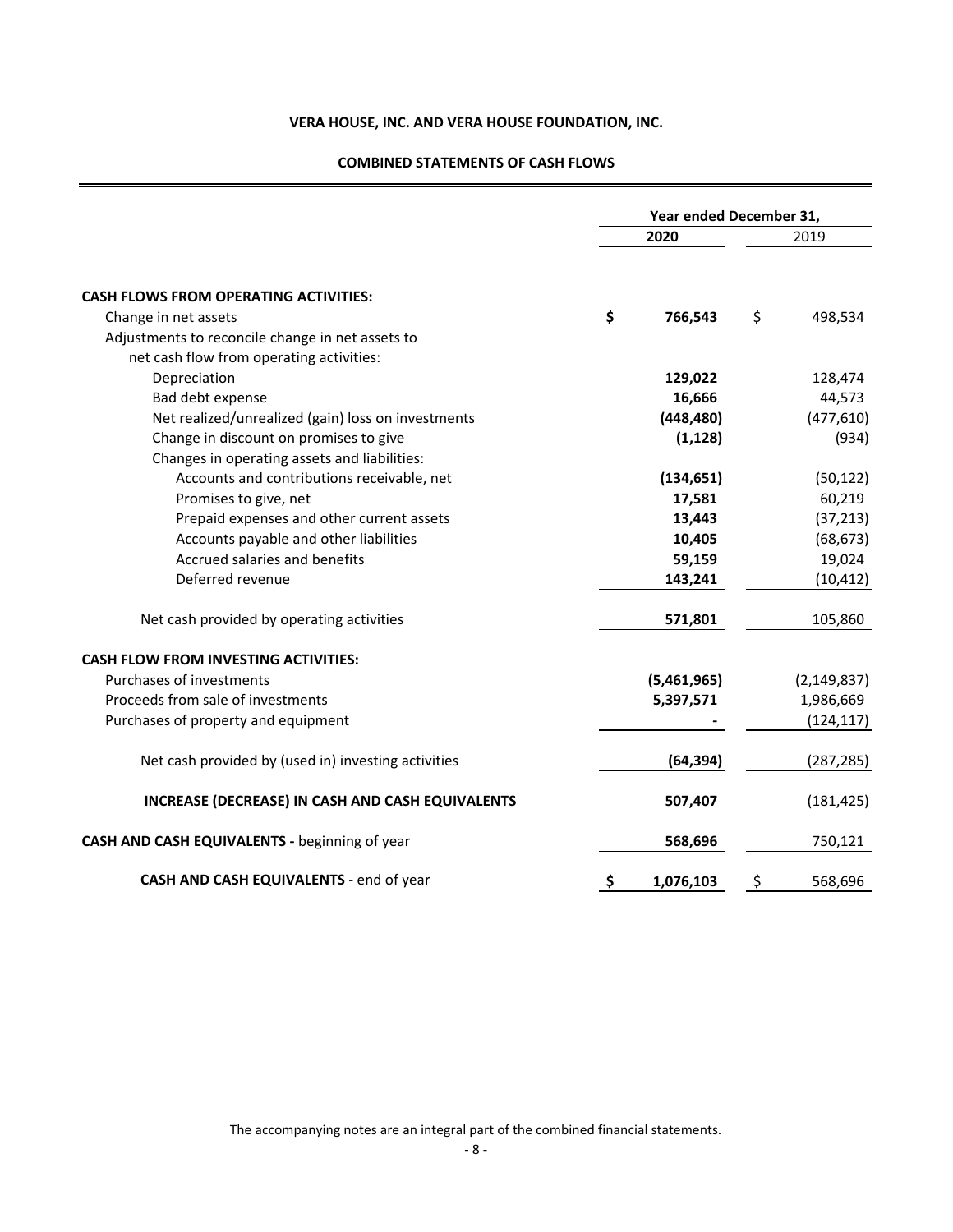## **Notes to Financial Statements**

## **1. Nature of Operations**

Vera House, Inc. (the Agency) and Vera House Foundation, Inc. (the Foundation) are collectively referred to as the Organizations. Vera House, Inc. was incorporated in 1976 under New York State Law. The Agency's mission isto prevent, respond to and partner to end domestic and sexual violence and other forms of abuse.

Vera House Foundation, Inc. was established to solicit, receive, and maintain funds for Vera House, Inc. and other similar nonprofit corporations, which have, for their purposes, the establishment of residential and nonresidential programs for victims of domestic violence and sexual assault. The Foundation receives monies from an annual fundraising campaign and major gift solicitations.

The Foundation is a membership corporation. The members of the corporation are the President and Executive Director of Vera House, Inc., and three additional members that are elected from the Board of Directors of Vera House, Inc. Those five members then elect the trustees of the Foundation. The board of directors manages the business of the Agency, but the members may remove the trustees from office by a two‐third's vote of the members at any regular meeting or by a special meeting. The trustees may be removed for conduct detrimental to the interest of the Agency, for lack of sympathy with its objectives or for refusal to render reasonable assistance in carrying out its purpose, therefore combined financial statements are required. Accordingly, the Agency has combined the Foundation into its financial statements.

## **2. Summary of Significant Accounting Policies**

## **Basis of Accounting**

The combined financial statements of the Agency and the Foundation have been prepared on the accrual basis of accounting in conformity with accounting principles generally accepted in the United States of America.

## **Principles of Combination**

The financial statements include the accounts of the Agency and the Foundation (collectively, the Organizations). All significant intercompany transactions and accounts have been eliminated.

## **Liquidity**

As part of the Organizations' liquidity management, they have a policy to structure their financial assets to be available as its general expenditures, liabilities, and other obligations come due. In addition, the Organizations invest cash in excess of daily requirements in an investment account. To help manage unanticipated liquidity needs, the Organizations have a line of credit available in the amount of \$100,000, which has no balance outstanding at December 31, 2020 or 2019. The Organization submits grant or contract payment requests as the expenditures are incurred and are allowable per grant/contract terms.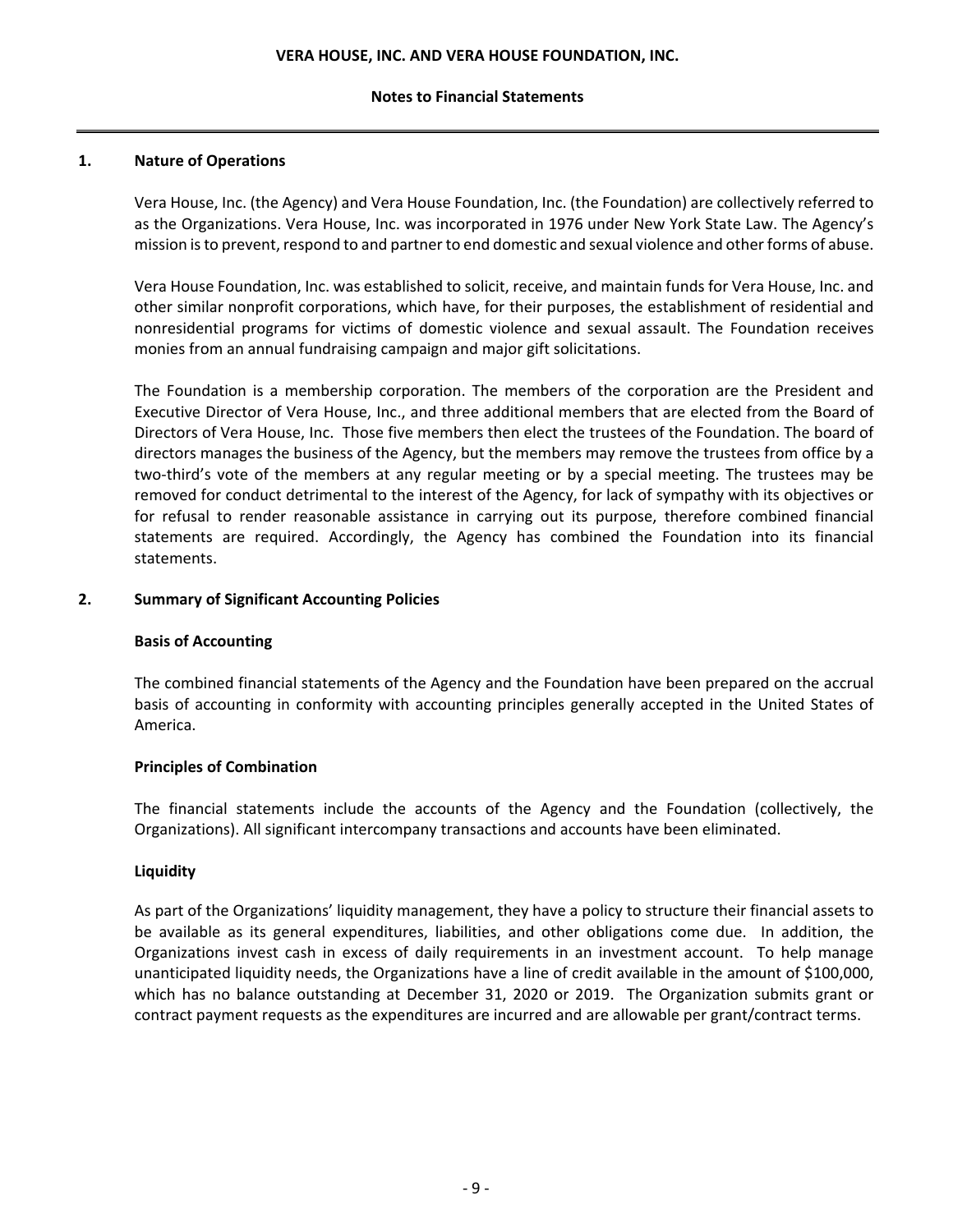## **Notes to Financial Statements**

## **2. Summary of Significant Accounting Policies** (continued)

## **Availability of Resources**

The Organization's financial assets available within one year of the balance sheet date for general expenditure were as follows as of December 31:

|                                                              | 2020            |     | 2019        |
|--------------------------------------------------------------|-----------------|-----|-------------|
|                                                              |                 |     |             |
| Cash and cash equivalents                                    | \$<br>1,076,103 | \$. | 568,696     |
| Accounts receivable and contributions receivable             | 1,190,225       |     | 1,057,240   |
| Promises to give, net                                        | 30,032          |     | 61,485      |
| Investments                                                  | 4,907,068       |     | 4,394,194   |
| Total financial assets                                       | 7,203,428       |     | 6,081,615   |
| Receivables scheduled to be collected in more than one year  | (11,336)        |     | (26, 811)   |
| Net assets with donor restrictions                           | (888,723)       |     | (818,142)   |
| Funds functioning as an endowment                            | (4,117,605)     |     | (3,664,410) |
| Financial assets available to meet general expenditures over |                 |     |             |
| the next twelve months                                       | 2,185,764       |     | 1,572,252   |

## **Methods Used for Allocation of Expenses among Program and Supporting Services**

The financial statements present by function and natural classification. The costs of providing the various programs have been summarized on a functional basis in the combined statements of activities and in the schedules of functional expenses. Certain costs have been allocated among the programs benefited, based on management's estimate of time spent, occupancy or usage. Costs specifically identified to a program are charged directly to that program where possible.

## **Classification of Net Assets**

The net assets of the Organizations have been classified as without donor restriction or with donor restriction based on the existence and/or nature of any donor imposed restrictions. When the donor restriction expires, that is when a stipulated time restriction ends or purpose restriction is accomplished, net assets with donor restrictions are reclassified to net assets without donor restriction and reported in the combined statement of activities as net assets released from restrictions. Donor-restricted contributions whose restrictions are met within the same year as received are reflected as contributions and net assets without donor restriction.

The Organizations utilize the following net asset categories:

## **Without Donor Restrictions:**

**Undesignated** – Consists of contributions and pledges received, investment income and fees earned that are available for the Organization's general use.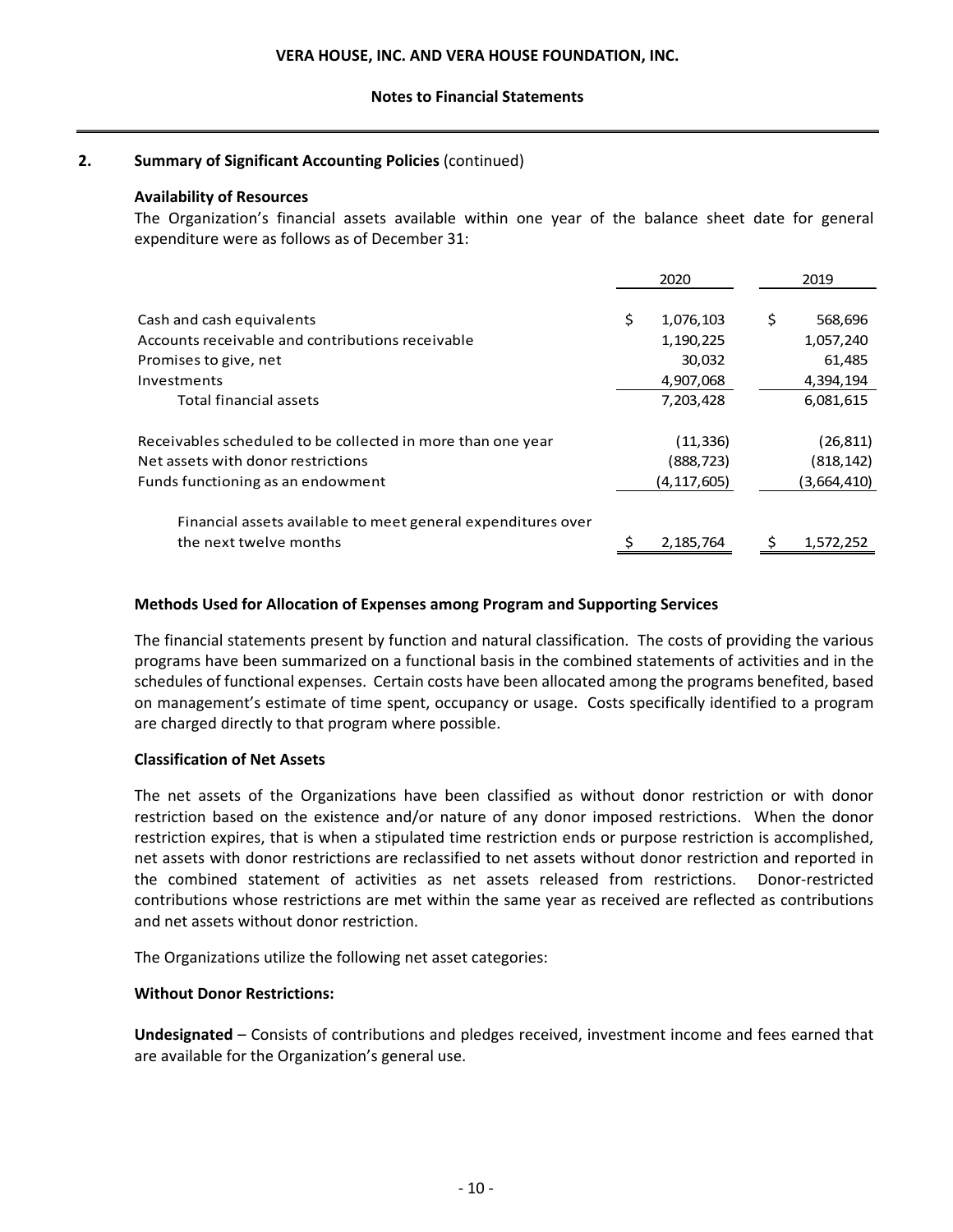## **Notes to Financial Statements**

## **2. Summary of Significant Accounting Policies** (continued)

## **Classification of Net Assets** (continued)

**Board designated** – consists of contributions that have been designated by the Organization's Boards of Directors for specific program needs.

**Funds functioning as endowment ‐** Consists of investments designated to function as endowment by the Organization's Board of Directors. See Note 10 for additional disclosures.

## **With Donor Restrictions:**

Consists of contributions that have been subject to specific donor imposed restrictions for use. Net assets with donor restrictions were approximately \$888,700 and \$818,100 at December 31, 2020 and 2019, respectively. Net assets with donor restrictions include funds functioning as an endowment (Note 10) in addition to funds restricted for purpose or time designations.

## **Estimates**

The preparation of combined financial statements in conformity with generally accepted accounting principles requires management to make estimates and assumptions that affect the reported amounts of assets and liabilities, and the disclosure of contingent assets and liabilities, if any, at the date of the combined financial statements, and the reported amounts of revenues and expenses during the reporting period. Actual results could differ from those estimates.

## **Income Tax Status**

The Agency is qualified as a tax-exempt organization under Section  $501(c)(3)$  of the Internal Revenue Code.

The Foundation is qualified as a tax-exempt organization under Section  $501(c)(3)$  of the Internal Revenue Code and meets the requirements of Section 509(a)(3) "supporting organization".

The Organizations have been determined by the Internal Revenue Service not to be "private foundations" within the meaning of section 509(a) of the Internal Revenue Code.

The Organizations have adopted the provision of FASB ASC 740, Income Taxes, which requires that a tax position be recognized or derecognized based on a "more likely than not" threshold. This applies to positions taken or expected to be taken in a tax return, including maintenance of tax‐exempt status. The Organizations believe the combined financial statements are free of any uncertain tax positions. Tax penalties, if any, are recorded in tax expense. The Organizations' tax returns are subject to examination by taxing authorities for a period of three years from the date they are filed.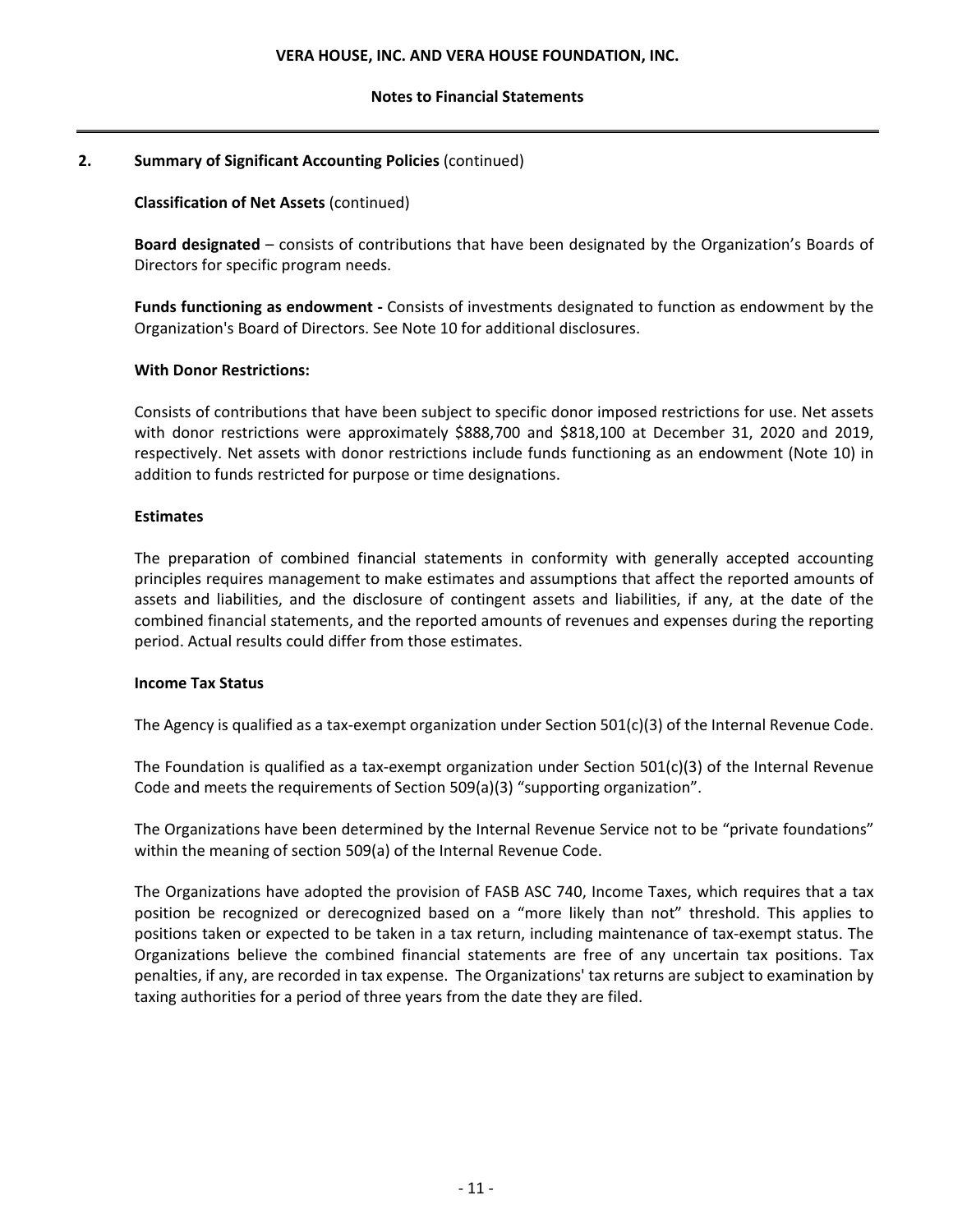## **Notes to Financial Statements**

## **2. Summary of Significant Accounting Policies** (continued)

## **Risks and Uncertainties**

In March 2020, the World Health Organization categorized Coronavirus Disease 2019 ("COVID‐19") as a pandemic, and the President of the United States declared the COVID‐19 outbreak a national emergency. The spread of this virus globally in 2020 and 2021 has caused business disruption domestically in the United States, the area in which the Organizations operate. While the disruption is currently expected to be temporary, there is considerable uncertainty around the duration of this pandemic.

## **Cash and Cash Equivalents**

The Organizations consider all checking, savings, and money market accounts and short term investments purchased with an original maturity of 3 months or less to be cash and cash equivalents. Cash and cash equivalents are held at banking institutions that is insured up to the Federal Deposit Insurance Corporation (FDIC) limits. The Organizations do not have any restricted cash balances at December 31, 2020.

## **Receivables and Revenue Recognition**

The Organization has adopted the provisions of ASU 2014‐09, Revenue from Contracts with Customers. Under the standard, revenue is recognized when a customer obtains control of promised goods or services in an amount that reflects the consideration the entity expects to receive in exchange for those goods or services, as well as additional qualitative and quantitative disclosures about revenues. The Organization's significant revenue streams are as follows:

*Contributions and grants* received are recorded as without donor restrictions or with donor restrictions support based on the nature of donor restrictions. Unconditional promises to give cash and other assets are reported at fair value at the date the promise is received. Conditional promises to give and indications of intentions to give are reported at fair value at the date the gift is received. The gifts are reported as with donor restrictions support if they are received with donor stipulations that limit the use of the donated assets. When a donor restriction expires, that is, when a stipulated time restriction ends or purpose restriction is accomplished, net assets with donor restrictions are reclassified as net assets without donor restrictions and reported in the statement of activities as net assets released from restriction. Donor restricted contributions and grants whose restrictions are met within the same year as received are reflected as contributions and grants without donor restrictions.

*Government fees and grants* are recorded as without donor restrictions or with donor restrictions support based on the nature of donor restrictions. Grants are recognized when the Organizations incur expenses related to the contract. Generally, the funds are not remitted until a voucher for services provided or expenses incurred have been submitted for reimbursement. Funds received in advance of services provided or expenses incurred are recorded as deferred revenue.

*Special Events revenue* is recognized at the time the associated event occurs. Any payments or tickets sold prior to other events are recorded in deferred revenue in the accompanying combined statement of financial position at the end of the year.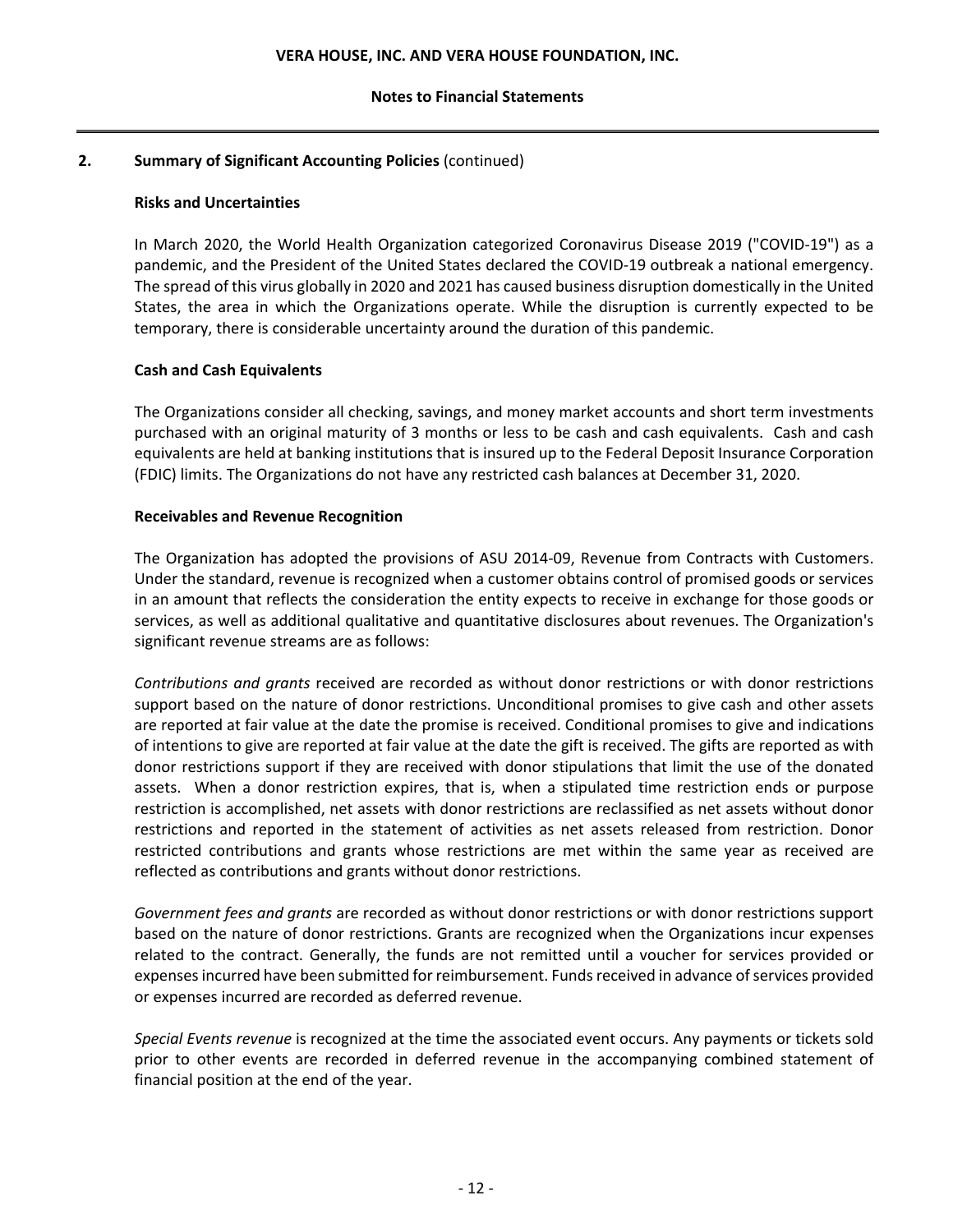## **2. Summary of Significant Accounting Policies** (continued)

## **Receivables and Revenue Recognition** (continued)

The Organizations considers receivables to be fully collectible based on management's review of individual accounts outstanding. If collection becomes doubtful, an allowance for doubtful accounts will be established when that determination is made by management. Unpaid balances remaining after the stated payment terms are considered past due. Recoveries of previously charged off accounts are recorded when received.

## **Deferred Revenue**

Deferred revenue represents funds received on grants that have not been earned or spent in the current year.

## **Investments**

The Organizations account for investments at fair value in accordance with FASB ASC 820. The fair value of publicly traded fixed income and equity securities is based upon quoted market prices and exchange rates, if applicable. The net appreciation or depreciation in the fair value of investments, which consists of the realized gains or losses and the unrealized appreciation or depreciation on those investments, isrecognized in the statement of activities.

## **Property and Equipment**

It is the policy of the Organizations to capitalize assets over \$2,500. Property and equipment are stated at cost and depreciated using the straight‐line method. Leasehold improvements are amortized over the shorter of the lease terms or the estimated useful lives of the assets using the straight-line method. Donations of property and equipment are recorded as support at their estimated fair value at the time of donation.

## **Donated Services and Supplies**

Donated services are recognized as contributions if the services create or enhance nonfinancial assets or require specialized skills, are performed by people with those skills, and would otherwise be purchased by the Organizations. The Organizations received donated services valued at \$84,175 and \$129,567 for the years ended December 31, 2020 and 2019, respectively. The values of the donated services are included as contributions in the combined financial statements and the corresponding program expenses for the years ended December 31, 2020 and 2019.

The Organizations received use of donated facilities that are reflected as contributions at their respective estimated fair rental values, with a commensurate charge to expense. For the years ended December 31, 2020 and 2019, donated space was estimated at approximately \$18,180 and \$18,600, respectively.

The Organizations also received donated services from a variety of unpaid volunteers throughout the year. These services are not recognized as contributions in the combined financial statements as they do not meet the criteria for recognition.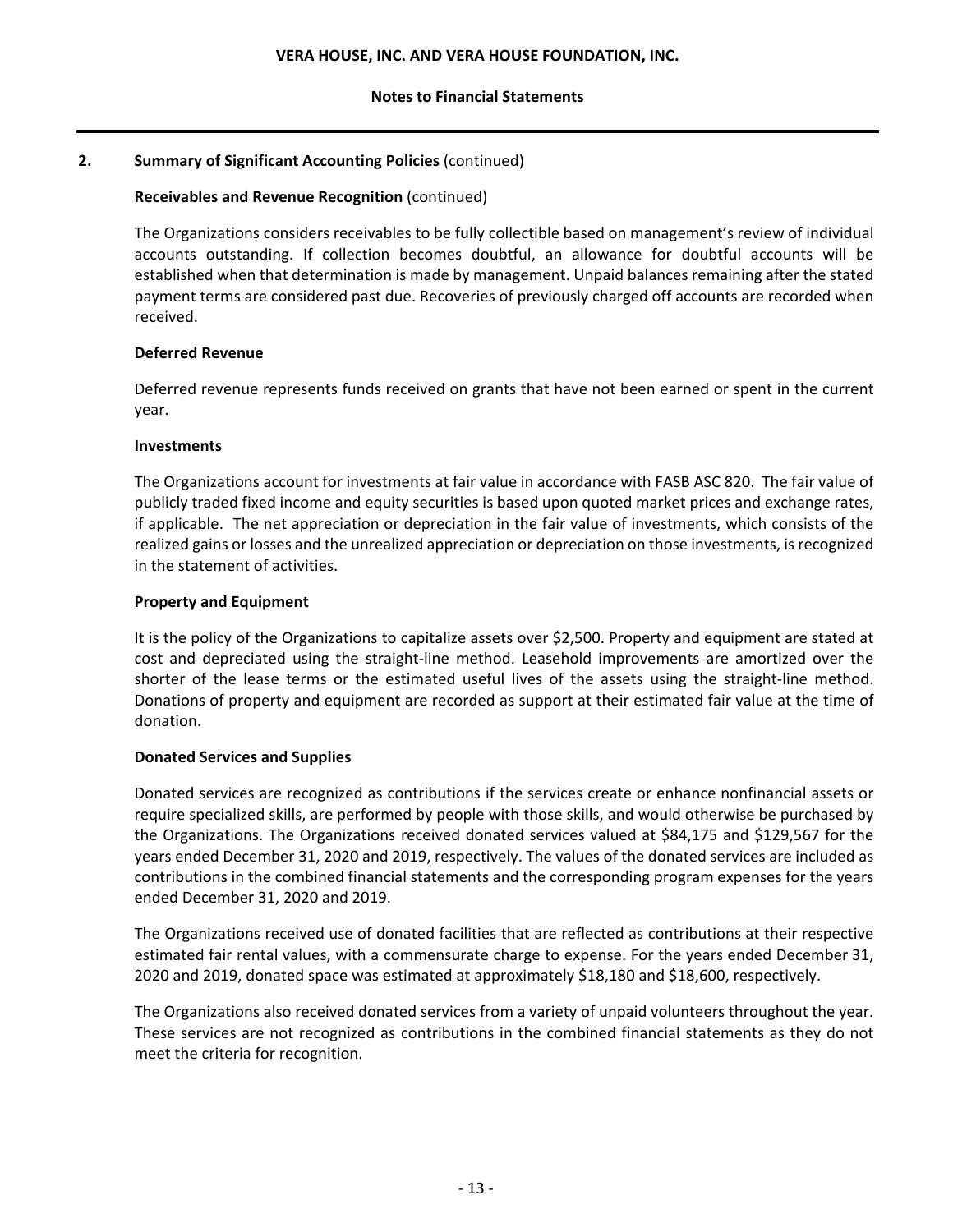#### **3. Promises to Give**

Unconditional promises to give consist of pledges restricted for the Faye Panasci Children's program and other multi‐year giving. Unconditional promises to give consist of the following as of December 31:

|                                                       |     |                    | 2019 |                    |
|-------------------------------------------------------|-----|--------------------|------|--------------------|
| Unrestricted promises to give<br>Unamortized discount |     | 32,193<br>(2, 161) | \$   | 64,774<br>(3, 289) |
| Net unconditional promises to give                    | \$. | 30,032             |      | 61,485             |
| Amounts due in:                                       |     |                    |      |                    |
| Less than one year                                    |     | 18,696             |      | 34,674             |
| One to five years                                     |     | 11,336             |      | 26,811             |
| Net unconditional promises to give                    | S   | 30.032             |      | 61,485             |

Unconditional promises to give due in more than one year are reflected at the present value of estimated future cash flows using a discount rate ranging from 1% to 3%, and are recorded in contributions receivable and promises to give on the combined statements of financial position.

#### **4. Investments**

The following table presents investment income (loss) as of December 31:

|                                                                          | 2020              | 2019                     |
|--------------------------------------------------------------------------|-------------------|--------------------------|
| Interest and dividends<br>Unrealized/realized gain (loss) on investments | 85.176<br>448,480 | 134,784<br>S.<br>477,610 |
|                                                                          | 533,656           | 612,394                  |

Investment fees amounted to approximately \$29,400 and \$30,400 for the years ended December 31, 2020 and 2019, respectively and are recorded in the statement of functional expenses.

## **5. Fair Value Measurements**

The Organizations' investments are reported at fair value in the accompanying combined statements of financial position. The methods used to measure fair value may produce an amount that may not be indicative of net realizable value or reflective of future fair values. Furthermore, although the Organizations believe their valuation methods are appropriate and consistent with other market participants, the use of different methodologies or assumptions to determine the fair value of certain financial instruments could result in a different fair value measurement at the reporting date.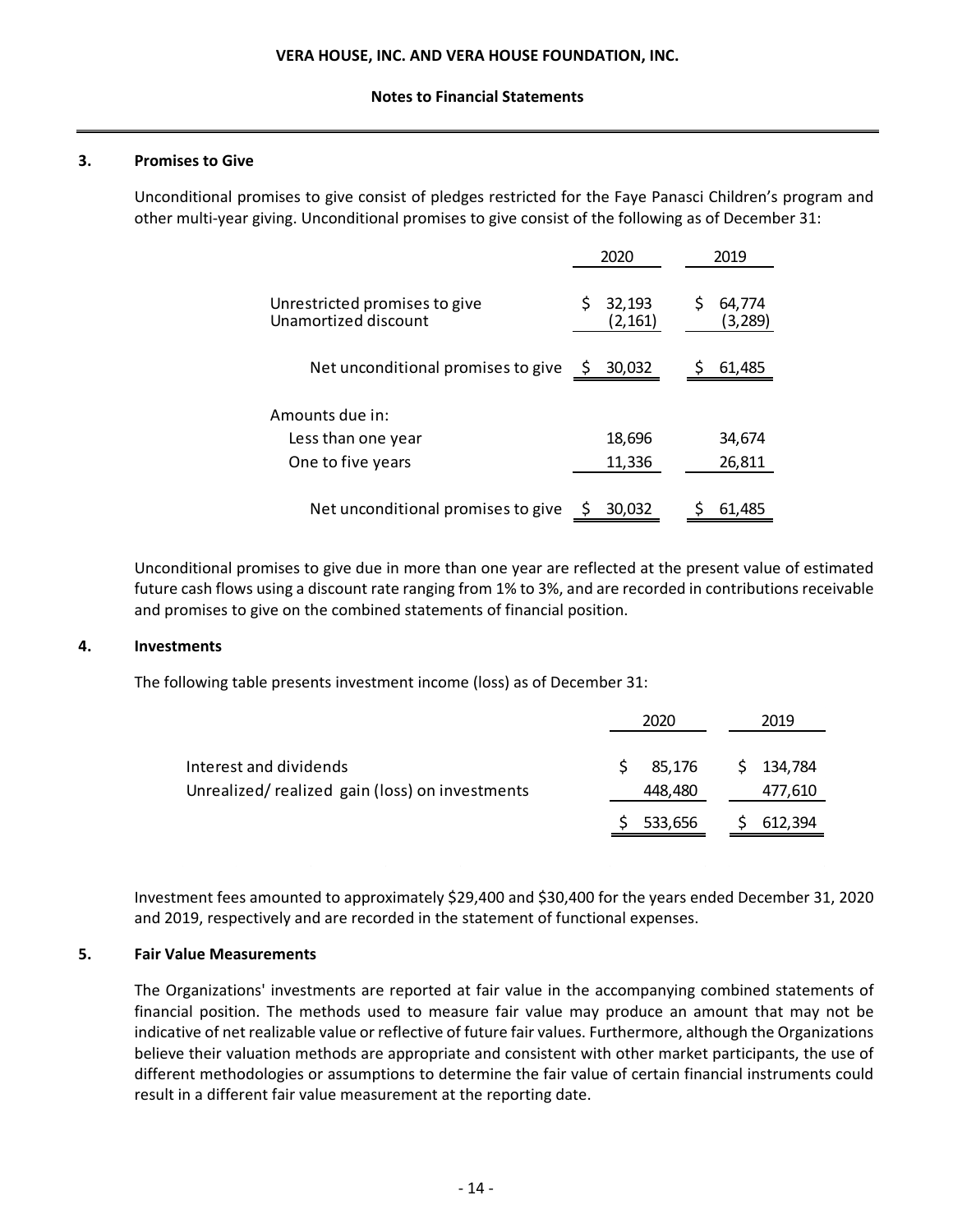## **5. Fair Value Measurements** (continued)

The fair value measurement accounting literature establishes a fair value hierarchy that prioritizes the inputs to valuation techniques used to measure fair value. This hierarchy consists of three broad levels: Level 1 inputs consist of unadjusted quoted prices in active markets for identical assets and have the highest priority, Level 2 inputs consist of observable inputs other than quoted prices for identical assets, and Level 3 inputs are unobservable and have the lowest priority. The Organizations use appropriate valuation techniques based on the available inputs to measure the fair value of its investments. When available, the Organizations measure fair value using Level 1 inputs because they generally provide the most reliable evidence of fair value. No Level 2 or Level 3 inputs were available to the Organizations.

## Level 1 Fair Value Measurements

The fair values of mutual funds are based on the closing price reported in the active market where the individual securities are traded, when available.

The following table sets forth by level, within the fair value hierarchy, the Organization's investments at fair value at December 31:

|                      | Assets at Fair Value as of December 31, 2020 |         |         |             |  |  |  |  |  |  |
|----------------------|----------------------------------------------|---------|---------|-------------|--|--|--|--|--|--|
|                      | Level 1                                      | Level 2 | Level 3 | Total       |  |  |  |  |  |  |
| Money Market Funds   | \$<br>1,516                                  | S       | \$      | \$<br>1,516 |  |  |  |  |  |  |
| <b>Mutual Funds:</b> |                                              |         |         |             |  |  |  |  |  |  |
| Equity               | 2,387,028                                    |         |         | 2,387,028   |  |  |  |  |  |  |
| Fixed Income         | 1,868,635                                    |         |         | 1,868,635   |  |  |  |  |  |  |
| Other                | 202,682                                      |         |         | 202,682     |  |  |  |  |  |  |
| International Value  | 447,207                                      |         |         | 447,207     |  |  |  |  |  |  |
|                      | 4,907,068                                    |         |         | 4,907,068   |  |  |  |  |  |  |

|                            | Assets at Fair Value as of December 31, 2019 |         |         |               |  |  |  |  |  |  |
|----------------------------|----------------------------------------------|---------|---------|---------------|--|--|--|--|--|--|
|                            | Level 1                                      | Level 2 | Level 3 | Total         |  |  |  |  |  |  |
| Money Market Funds         | 111,408                                      | Ś       | \$      | \$<br>111,408 |  |  |  |  |  |  |
| <b>Mutual Funds:</b>       |                                              |         |         |               |  |  |  |  |  |  |
| Equity                     | 1,852,080                                    |         |         | 1,852,080     |  |  |  |  |  |  |
| Fixed Income               | 1,281,697                                    |         |         | 1,281,697     |  |  |  |  |  |  |
| Other                      | 323,996                                      |         |         | 323,996       |  |  |  |  |  |  |
| <b>International Value</b> | 825,013                                      |         |         | 825,013       |  |  |  |  |  |  |
|                            | 4,394,194                                    |         |         | 4,394,194     |  |  |  |  |  |  |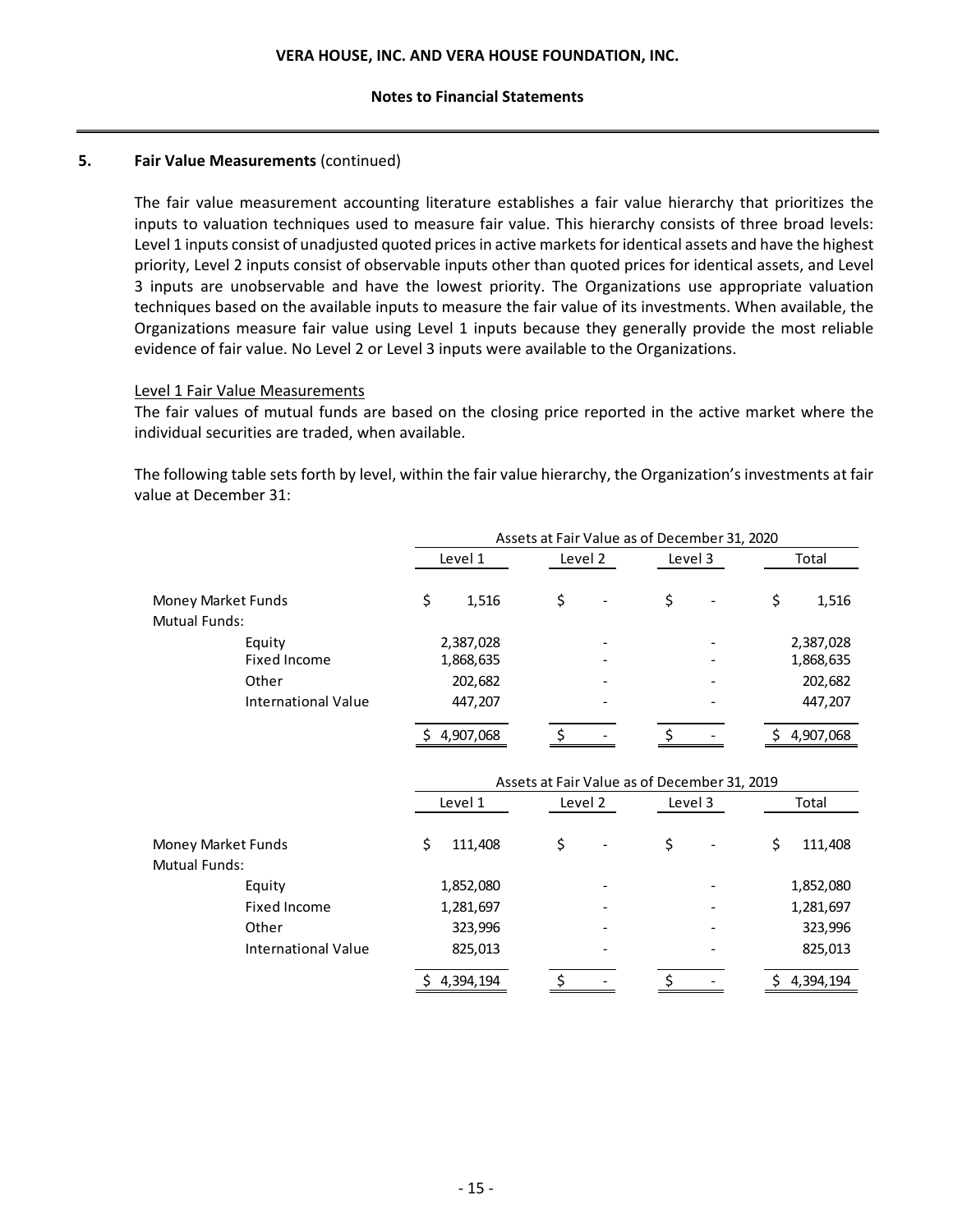## **6. Special Events**

Major special fundraising events consist of an annual dinner, a luncheon and several smaller events. Gross revenues and direct expenses including in – kind donations, for these events consist of the following as of December 31:

|                 | 2020      | 2019      |
|-----------------|-----------|-----------|
|                 |           |           |
| Gross revenues  | \$180,850 | \$252,795 |
| Direct expenses | (16, 593) | (86, 896) |
|                 | \$164,257 | \$165,899 |

## **7. Line of Credit**

The Agency has a \$100,000 line of credit, with interest at 4.75% available with a bank. As of December 31, 2020 and 2019, no amounts have been borrowed against thisline of credit. The Agency's assets are pledged as collateral.

## **8. Pension Plan**

The Agency has a 403(b) retirement plan. The retirement plan is available to all employees upon employment with the Agency. The Agency matches the employee's contribution up to a maximum of 3% of the employee's gross salary, after the employee completes a year of service. Retirement plan expense amounted to \$62,727 and \$48,440 for the years ended December 31, 2020 and 2019, respectively.

## **9. Net Assets with Donor Restrictions**

Net assets with donor restrictions are available for the following purposes as of December 31:

|                                          |    |         |   | 2019    |  |
|------------------------------------------|----|---------|---|---------|--|
| Counseling program                       | \$ | 11,110  | S | 11,525  |  |
| Client services and administration       |    | 88,150  |   | 74,632  |  |
| Funds functioning as an endowment:       |    |         |   |         |  |
| Faye Panasci Children's Fund             |    | 789,463 |   | 651,930 |  |
| Murphy Fund                              |    |         |   | 80,055  |  |
|                                          |    |         |   |         |  |
| Total net assets with donor restrictions |    | 888.723 |   | 818.142 |  |

The Faye Panasci Children's Fund ("Fund") was established in 1997. The funds are to be used solely for the Agency's youth services including shelter youth services, counseling for children affected by domestic and sexual violence and preventive education through schools and community groups. It is the Foundation's intent to grow the fund so that interest earned on the principal will provide a steady source of income for these programs. As funds are needed to support the programs, they can be transferred to the Agency. If it is determined that the Agency can't carry out the purposes of the Fund, the Fund can be transferred to an organization qualifying under Section 501(c)(3) of the Internal Revenue Code capable of carrying out, as closely as possible, the intentions of the Fund.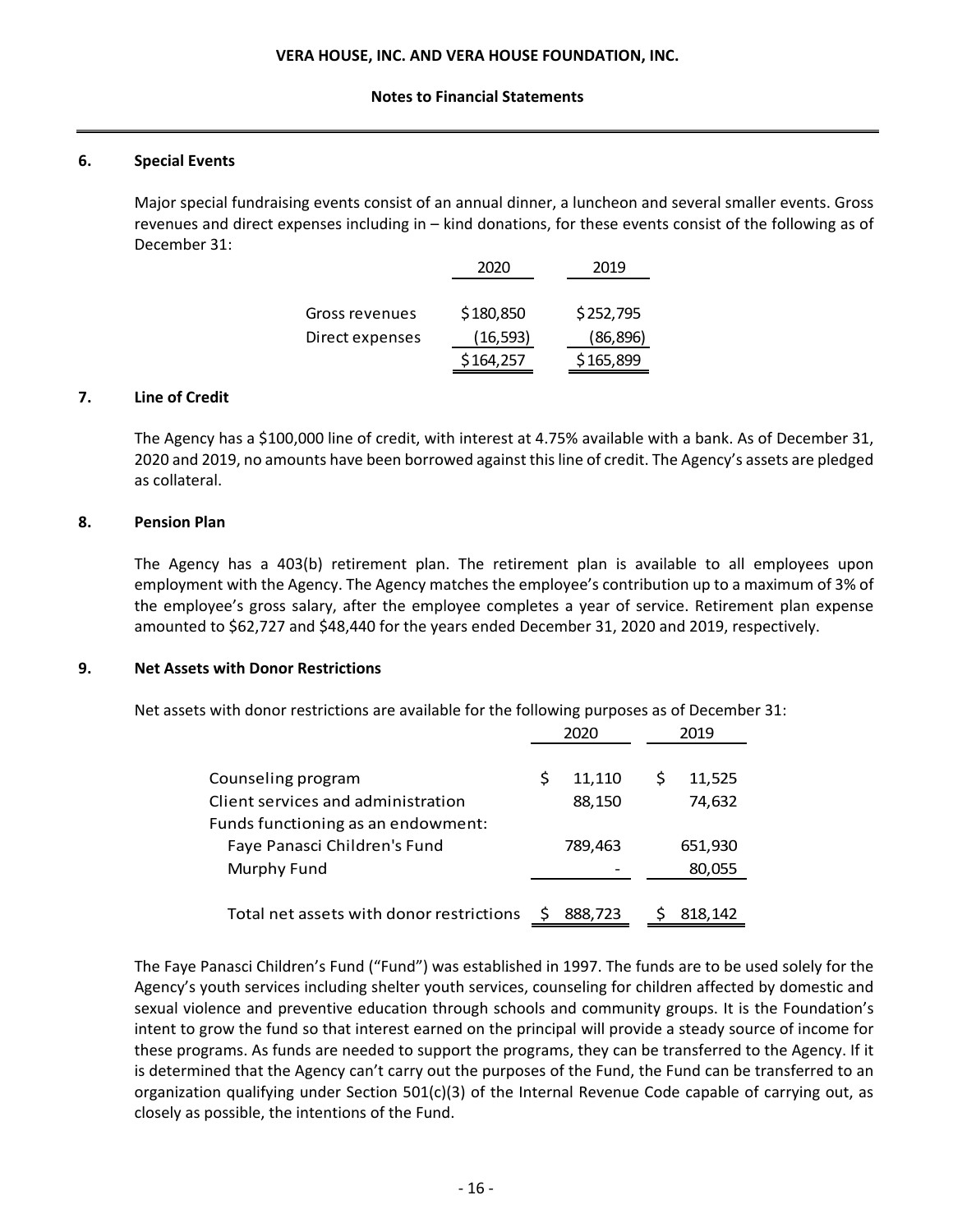## **10. Funds Functioning As Endowment**

The Board of Directors of the Foundation has designated certain fundsto function as endowment to provide support for programs of the Agency in the future. All funds functioning as endowment have been classified as without donor restrictions or with donor restrictions on the statement of net assets.

Investments functioning as endowment consist of the following:

|                                                                      | Unrestricted    | Restricted    | Total       |
|----------------------------------------------------------------------|-----------------|---------------|-------------|
| Endowment net assets – December<br>31, 2018                          | \$<br>3,127,483 | \$<br>632,428 | \$3,759,911 |
| Net realized/unrealized gains(losses)<br>on investments, net of fees |                 |               |             |
|                                                                      | 485,122         | 96,706        | 581,828     |
| Contributions                                                        | 51,805          | 2,850         | 54,655      |
| Endowment net assets - December<br>31, 2019                          | \$<br>3,664,410 | \$<br>731,984 | \$4,396,394 |
| Net realized/unrealized gains(losses)<br>on investments, net of fees | 446,790         | 57,479        | 504,269     |
| Contributions                                                        | 6,405           |               | 6,405       |
| Endowment net assets - December                                      |                 |               |             |
| 31, 2020                                                             | 4,117,605       | \$<br>789,463 | \$4,907,068 |

## **Return Objectives and Risk Parameters**

The Organizations have adopted an investment policy for the funds functioning as endowment that seeks to maintain the purchasing power of the funds. Under this policy, as approved by the board of directors, the funds functioning as endowment assets are invested in a manner that is intended to preserve capital, considering the impact of inflation, strive for consistent annual total returns, and achieve long‐term total returns which meet or exceed inflation, and earn the highest possible return given the risk tolerance established by the Organizations. The Organizations expect the funds, over time, to provide an average rate of return of approximately 5 percent annually. Actual returns in any given year may vary from this amount.

## **Strategies Employed for Achieving Objectives**

The Organizations rely on a total return strategy in which investment returns are achieved through both capital appreciation (realized and unrealized) and current yield (interest and dividends).The Organizations target a diversified asset allocation that places a greater emphasis on fixed income investments to achieve its long-term return objectives within prudent risk constraints.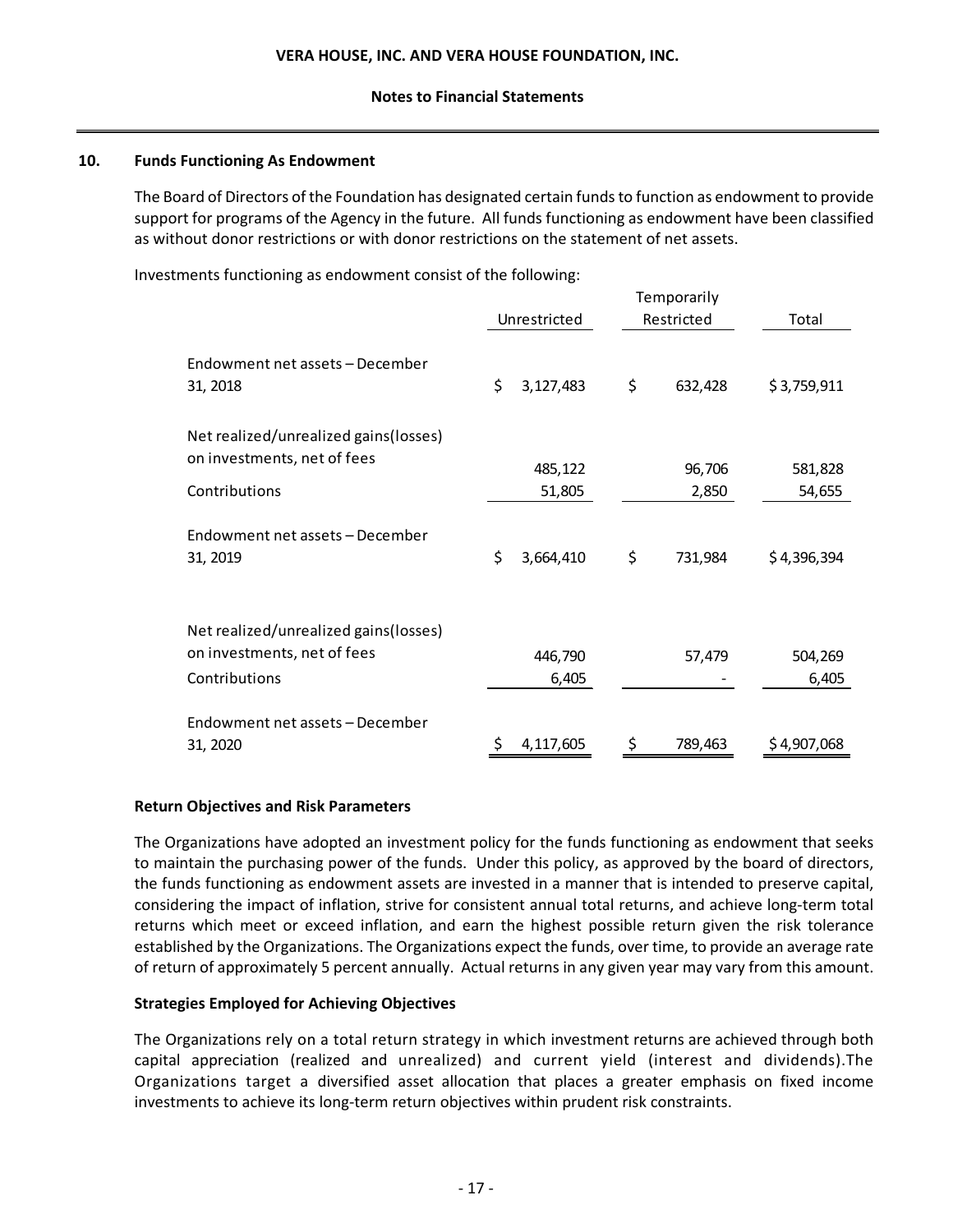## **10. Funds Functioning As Endowment** (continued)

## **Spending Policy and How the Investment Relates to Spending Policy**

The Foundation has adopted a spending policy in which the needs of the Agency are reviewed on an annual basis and appropriations for the funds functioning as endowment are made to support Agency programs or projects. Annual appropriations cannot exceed 5% of the average market value of funds functioning as endowment assets as defined in the spending policy. There were no appropriations made in 2020 or 2019. From time to time the Agency may transfer excess cash to the Foundation. No contributions were made in 2020 and approximately \$2,900 was made in 2019.

## **11. Property and Equipment**

Property and equipment consists of the following as of December 31:

|                                | 2020          | 2019        |
|--------------------------------|---------------|-------------|
|                                |               |             |
| Land and building improvements | \$1,635,586   | \$1,635,586 |
| <b>Building improvements</b>   | 1,044,753     | 1,044,753   |
| Furniture and equipment        | 359,480       | 359,480     |
| Vehicles                       | 73,424        | 73,424      |
|                                | 3,113,243     | 3,113,243   |
| Accumulated depreciation       | (1, 193, 517) | (1,064,495) |
|                                | \$1,919,726   | \$2,048,748 |

Depreciation expense approximated \$129,000 and \$128,500 for the years ended December 31, 2020 and 2019, respectively.

## **12. Contingency**

The Organizations receive funds from various federal, state, and local governments which are subject to audits by those entities. Such audits may result in disallowance of reimbursed expenditures and require funds to be returned. The Organizations are not currently involved in a government audit and are not aware of any disallowance of expenditures.

## **13. Concentrations of Credit Risk**

As of December 31, 2020 and 2019, the Organizations derived approximately 29% and 25% of its receivable balance due from Onondaga County Department of Social Services, respectively. The Organizations derived approximately 26% and 24% of its revenues from Onondaga County Department of Social Services, for the years ended December 31, 2020 and 2019, respectively.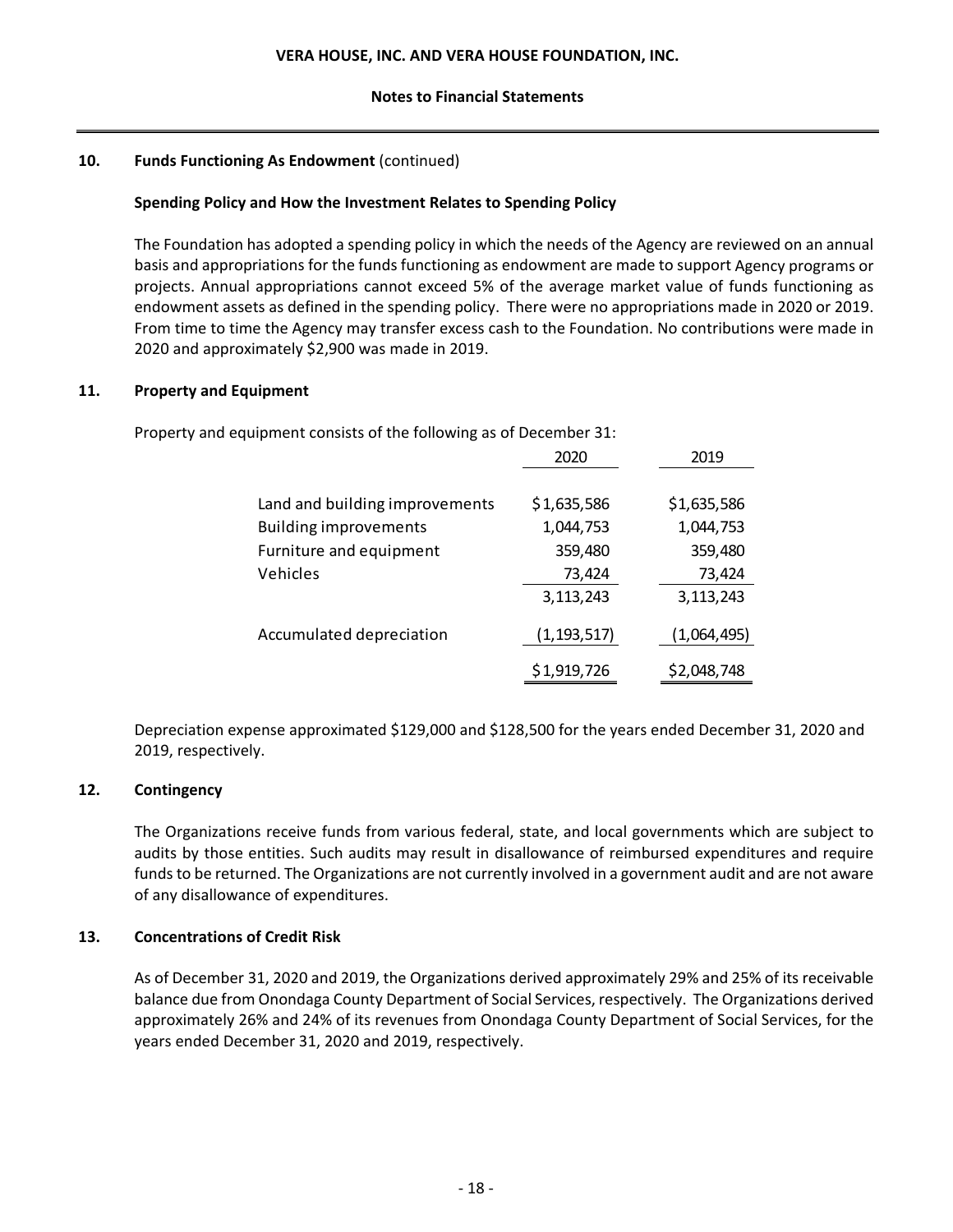## **14. Related Parties**

The Organizations have certain board members who are employed by businesses that provide services to the Organizations. At December 31, 2020 and 2019 the total paid to these organizations was \$3,765 and \$4,265, respectively.

## **15. Commitments**

The Agency entered into several operating leases as follows:

- Twenty-year operating lease for its northern facilities, beginning December 1, 1995 through November 15, 2015 for \$100 a month. This lease was modified on October 26, 2015. Under the lease modification, the rent was increased to \$500 per month for the period December 1, 2015 through November 30, 2035. During 1997, the renovations were made to the building from funds provided by a grant from the New York State Homeless Housing and Assistance Program. Under the terms of the grant, the Agency agrees to use the site only to operate a homeless domestic violence project for a period of thirty years from the grant date. The funds received from this grant were capitalized on the combined statements of financial position. In relation to this lease, the Agency has recorded an annual in‐kind rent contribution/expense of approximately \$6,000 for each of the years ended December 31, 2020 and 2019.
- Office space is also rented by the Agency for the use of one meeting place at a monthly rental of \$750. In January 2017, the Agency signed a lease at a monthly rate of \$750, effective for three years. In relation to this lease, the Agency has recorded an annual in‐kind rent contribution/expense of approximately \$9,000 for the years ended December 31, 2020 and 2019.
- Several small equipment leases with various terms and expiration dates. Monthly payments range from \$110 to \$215. The total expense as of December 31, 2020 for these leases was \$10,773.

Future minimum lease payments under operating leases that have remaining terms in excess of one year as of December 31 are:

Years ending December 31:

| 2021 | \$ | 31,933 |
|------|----|--------|
| 2022 |    | 26,176 |
| 2023 |    | 14,312 |
| 2024 |    | 11,413 |
| 2025 |    | 7,272  |
|      | ¢  | 91,106 |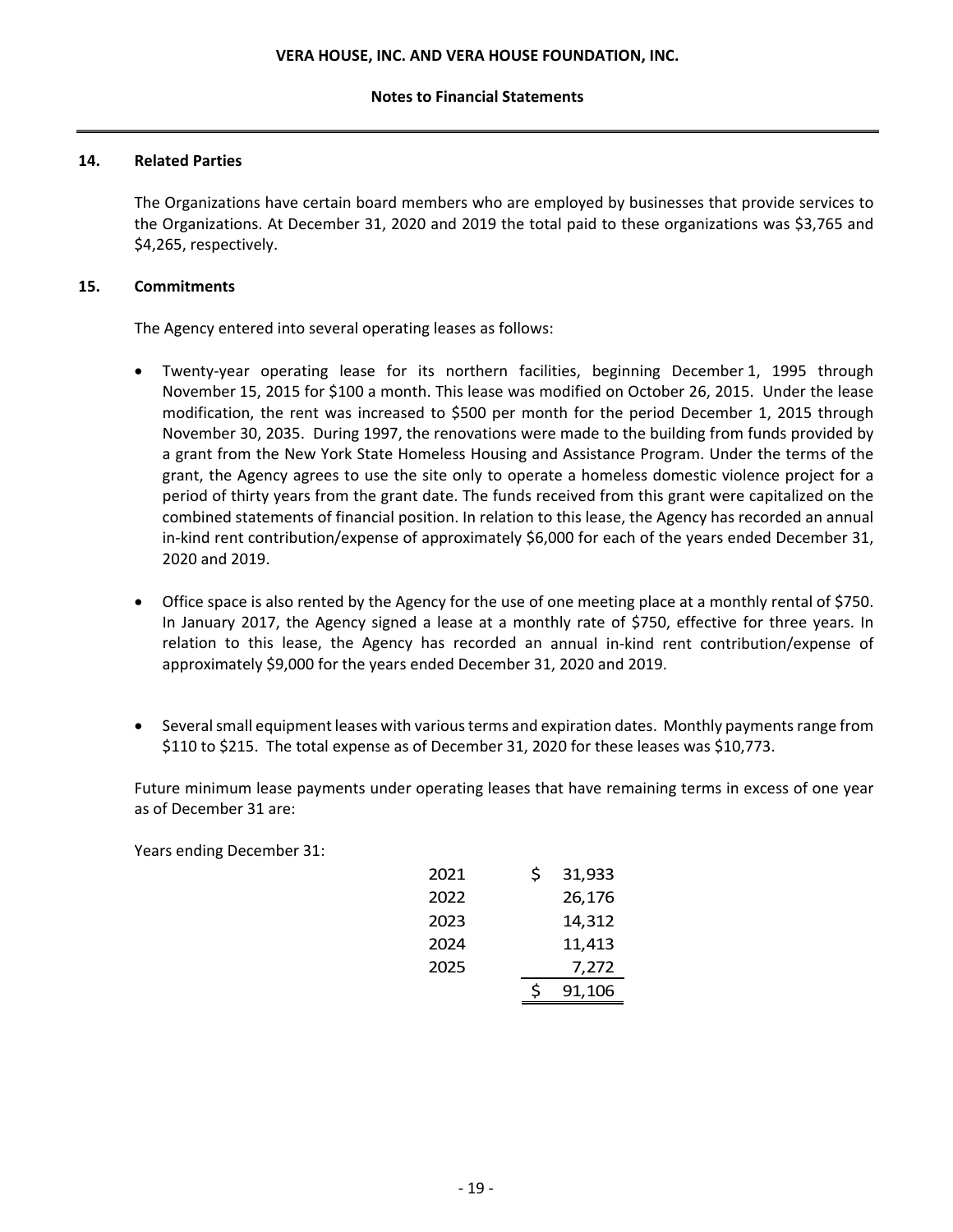## **16. Paycheck Protection Program Loan**

On April 12, 2020, the Organizations were granted \$589,400 from KeyBank bank through the Small Business Association (SBA), pursuant to the Paycheck Protection Program (PPP) under Division A, Title I of the Coronavirus Aid, Relief and Economic Security Act (CARES Act), which was enacted March 27, 2020. The PPP provides for loans to qualifying businesses for amounts up to 2.5 times the average monthly payroll expenses of the qualifying business.

Under the terms of the PPP, the loan balance can be forgiven, in full or part, based on the use of the funds for qualifying expenses in accordance with the requirements of the CARES Act. Any unforgiven portion of the PPP loan is payable over two years at an interest rate of 1%, with a deferral of principal and interest payments for up to one year from the date of first disbursement. The Organizations received notification from KeyBank on June 15, 2021 that the SBA has approved its application for loan forgiveness in full. The balance forgiven of \$589,400 has been recognized as revenue within the combined statement of activities for the year ended December 31, 2020.

## **17. Subsequent Events**

The Organizations have evaluated subsequent events through July 26, 2021, which is the date the financial statements were available to be issued. There were no material subsequent events that require recognition or additional disclosures in the combined financial statements.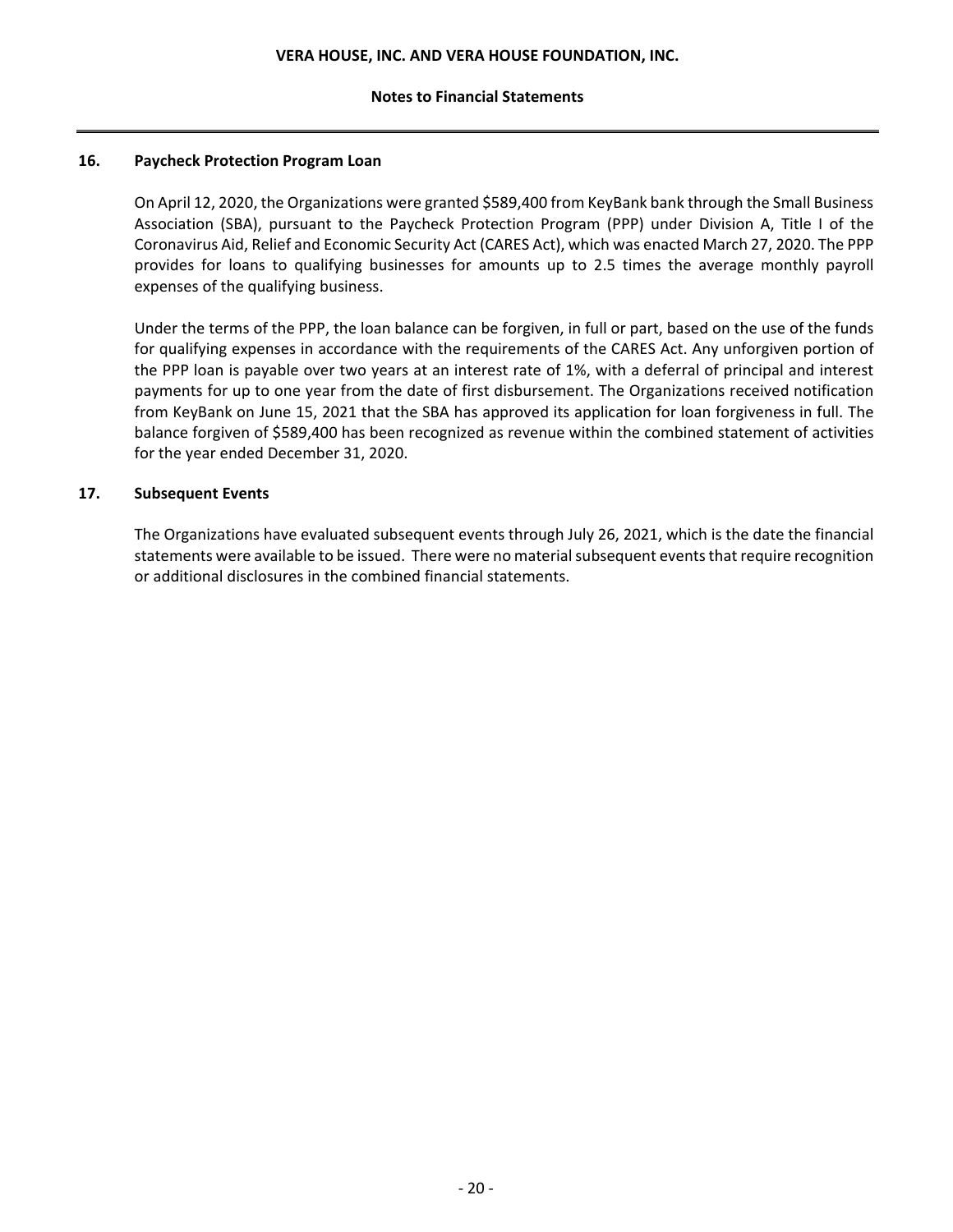## **VERA HOUSE, INC. AND VERA HOUSE FOUNDATION, INC. Combining Statement of Financial Position December 31, 2020**

#### **ASSETS**

|                                                                                    | Vera House, Inc.                     |    | Vera House<br>Foundation | <b>Combining Entries</b> |             |    | <b>Combined Totals</b>           |
|------------------------------------------------------------------------------------|--------------------------------------|----|--------------------------|--------------------------|-------------|----|----------------------------------|
| Cash<br>Accounts and contributions receivable<br>Promises to give, net of discount | \$<br>746,733<br>1,163,044<br>30,032 | \$ | 329,370<br>27,181        | \$                       |             | Ś  | 1,076,103<br>1,190,225<br>30,032 |
| Investments, at fair value                                                         |                                      |    | 4,907,068                |                          |             |    | 4,907,068                        |
| Prepaid expenses                                                                   | 49,636                               |    | 1,651                    |                          |             |    | 51,287                           |
| Due from Vera House, Inc.                                                          | 410,016                              |    | 622,337                  |                          | (1,032,353) |    |                                  |
| Property and equipment, net                                                        | \$<br>1,919,726<br>4,319,187         | Ŝ. | 5,887,607                | Ś.                       | (1,032,353) |    | 1,919,726<br>9,174,441           |
|                                                                                    |                                      |    |                          |                          |             | \$ |                                  |
|                                                                                    | <b>LIABILITIES AND NET ASSETS</b>    |    |                          |                          |             |    |                                  |
| <b>Liabilities:</b>                                                                |                                      |    |                          |                          |             |    |                                  |
| Accounts payable and other liabilities                                             | 73,787                               |    | 1,834                    |                          |             |    | 75,621                           |
| <b>Accrued salaries</b>                                                            | 142,481                              |    |                          |                          |             |    | 142,481                          |
| Deferred revenue                                                                   | 273,124                              |    |                          |                          |             |    | 273,124                          |
| Due to Vera House Foundation, Inc.                                                 | 319,159                              |    | 713,194                  |                          | (1,032,353) |    |                                  |
| <b>Total liabilities</b>                                                           | 808,551                              |    | 715,028                  |                          | (1,032,353) |    | 491,226                          |
| Net assets:<br>Net assets without donor restrictions                               |                                      |    |                          |                          |             |    |                                  |
| Undesignated                                                                       | 2,730,179                            |    | 265,511                  |                          |             |    | 2,995,690                        |
| Board designated - payroll reserve                                                 | 681,197                              |    |                          |                          |             |    | 681,197                          |
| Funds functioning as an endowment                                                  |                                      |    | 4,117,605                |                          |             |    | 4,117,605                        |
| Total net assets without donor restrictions                                        | 3,411,376                            |    | 4,383,116                |                          |             |    | 7,794,492                        |
| Net assets with donor restrictions                                                 | 99,260                               |    | 789,463                  |                          |             |    | 888,723                          |
| Total net assets                                                                   | 3,510,636                            |    | 5,172,579                |                          |             |    | 8,683,215                        |
|                                                                                    | \$<br>4,319,187                      | \$ | 5,887,607                | \$                       | (1,032,353) | \$ | 9,174,441                        |